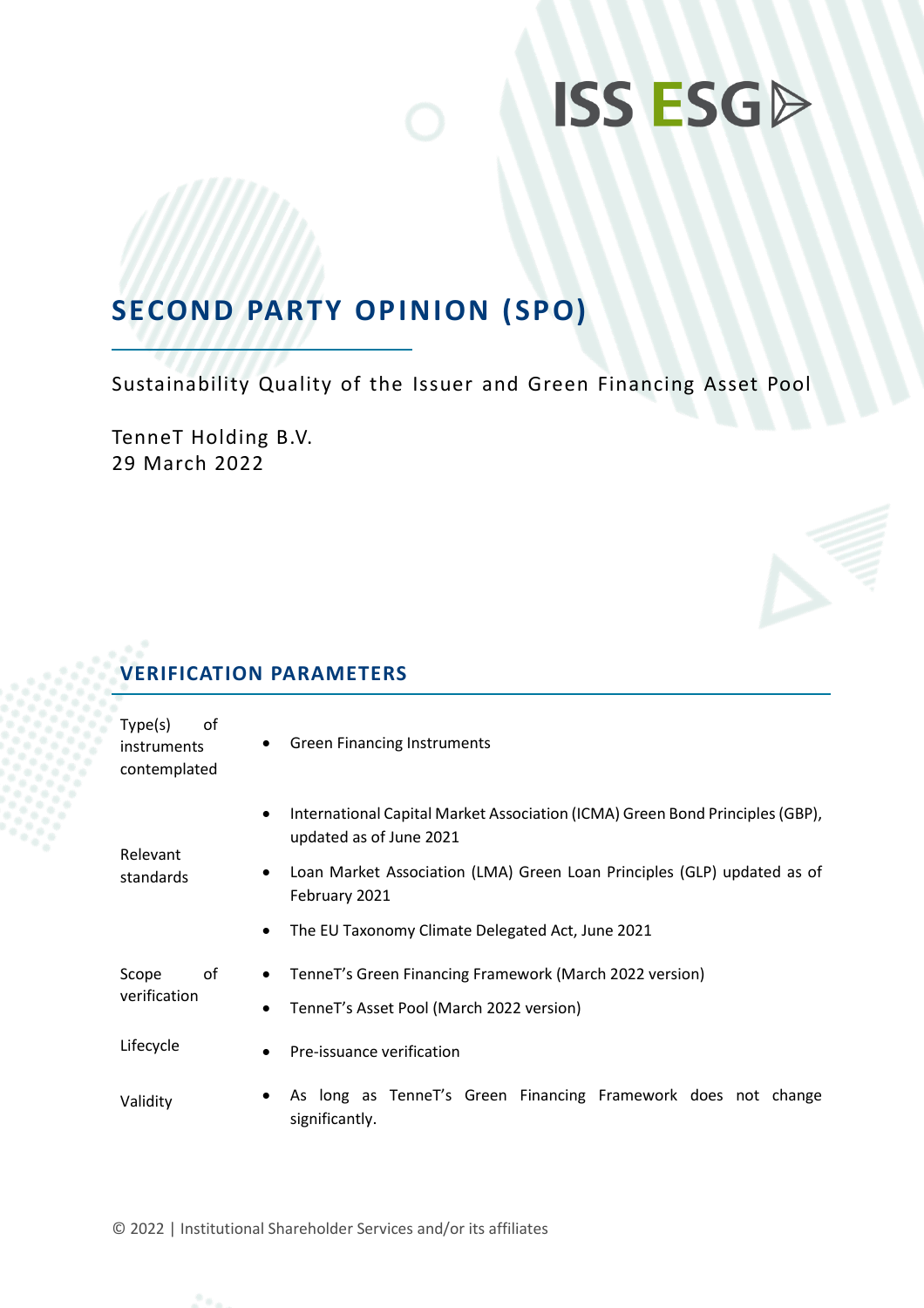

### **CONTENTS**

| PART I: GREEN FINANCING INSTRUMENTS LINK TO TENNET'S SUSTAINABILITY STRATEGY 5 |
|--------------------------------------------------------------------------------|
|                                                                                |
| B. CONSISTENCY OF GREEN FINANCING INSTRUMENTS WITH TENNET'S SUSTAINABILITY     |
| PART II: ALIGNMENT WITH GREEN BOND PRINCIPLES AND GREEN LOAN PRINCIPLES  9     |
|                                                                                |
| A. CONTRIBUTION OF THE GREEN FINANCING INSTRUMENTS TO THE UN SDGs 17           |
| B. ALIGNMENT OF THE PROJECT SELECTION CRITERIA WITH THE EU TAXONOMY 18         |
|                                                                                |
|                                                                                |
|                                                                                |
|                                                                                |
|                                                                                |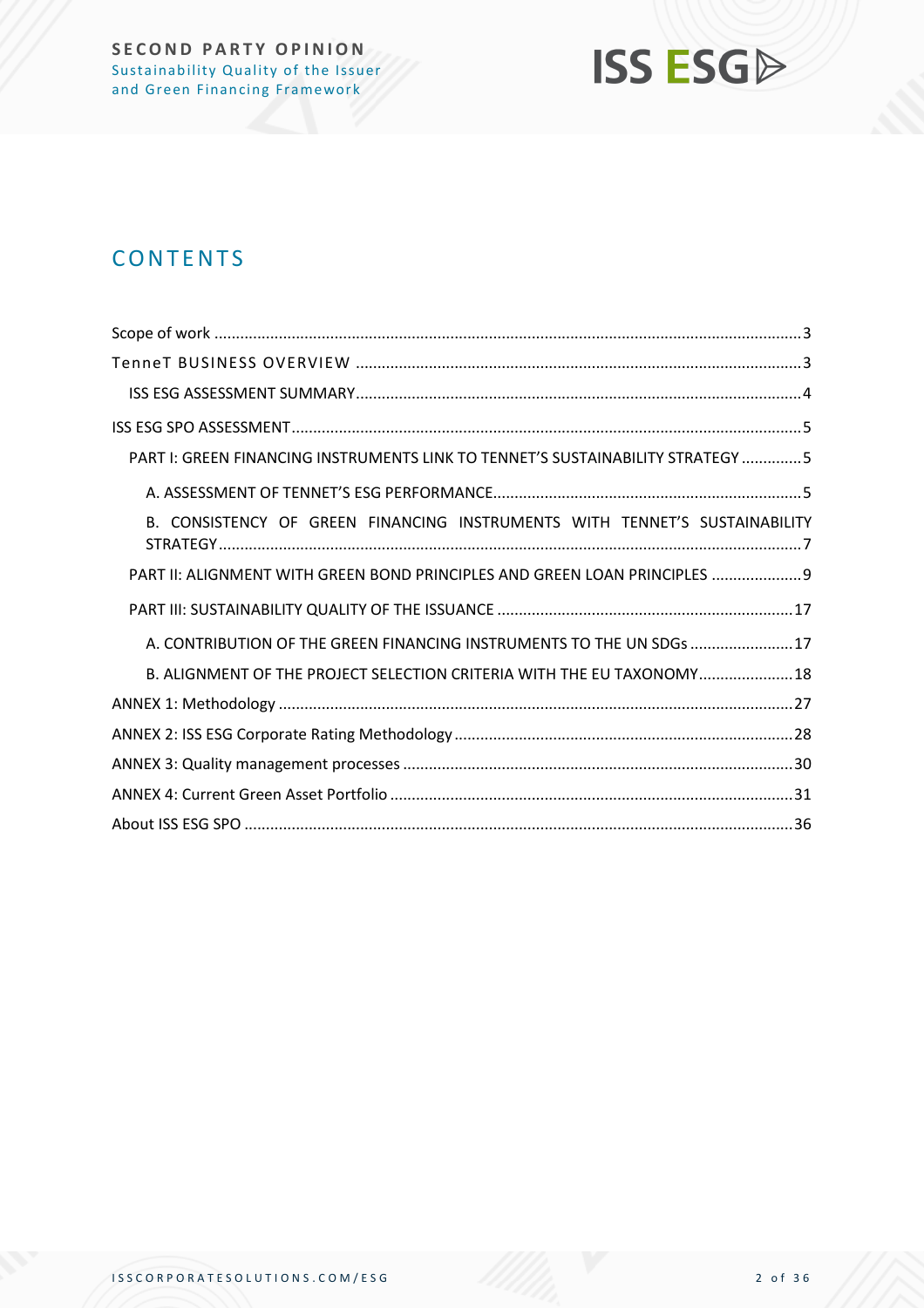### <span id="page-2-0"></span>Scope of work

TenneT Holding B.V. ("the Issuer", or "TenneT") commissioned ISS ESG to assist with its Green Financing Instruments by assessing three core elements to determine the sustainability quality of such instruments:

- 1. Green Financing Instruments link to TenneT's sustainability strategy drawing on TenneT's overall sustainability profile and issuance-specific Use of Proceeds categories.
- 2. TenneT's Green Financing Framework (March 2022 version) benchmarked against the International Capital Market Association's (ICMA) Green Bond Principles (GBP) and Loan Market Association (LMA) Green Loan Principles (GLP).
- 3. The Green Asset Pool whether the nominated project categories contribute positively to the UN SDGs and are aligned with the EU Taxonomy Technical Screening Criteria (including the Climate Change Mitigation Criteria and Do No Significant Harm Criteria and Minimum Social Safeguards requirements as included in the EU Taxonomy Climate Delegated Act (June 2021).

### <span id="page-2-1"></span>TenneT BUSINESS OVERVIEW

TenneT is engaged in the operation of electricity transmission systems in Germany and the Netherlands. As a transmission network operator, the company has an important role in the transition to a more sustainable energy system by providing the infrastructure for connecting renewable energies to the network and for transporting electricity based on renewable sources over long distances.

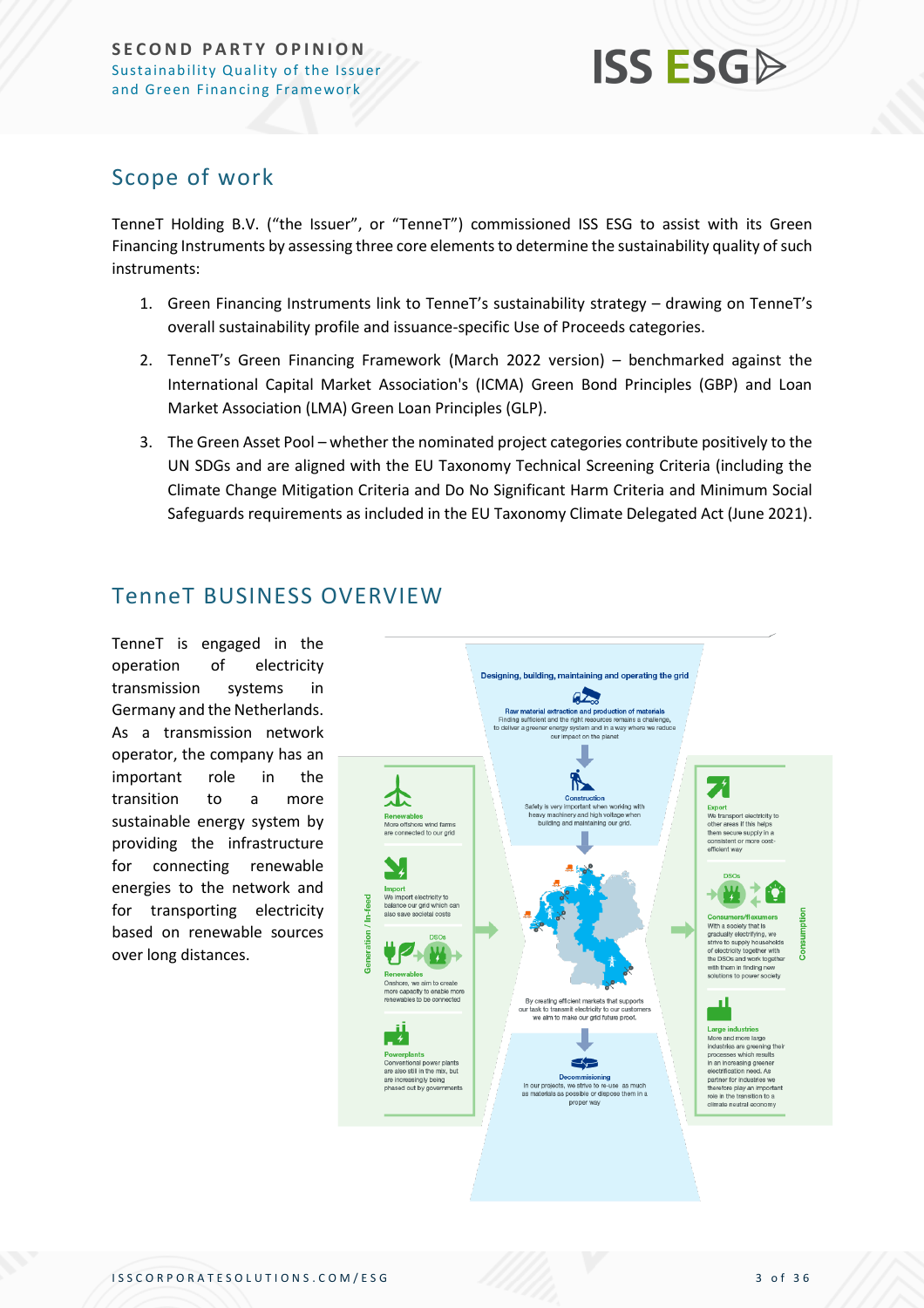### <span id="page-3-0"></span>ISS ESG ASSESSMENT SUMMARY

| <b>SPO SECTION</b>                                                                                           | <b>SUMMARY</b>                                                                                                                                                                                                                                                                                                                                                                                                                                                                                                                                                                                                                                                                           | <b>EVALUATION</b> <sup>1</sup> |
|--------------------------------------------------------------------------------------------------------------|------------------------------------------------------------------------------------------------------------------------------------------------------------------------------------------------------------------------------------------------------------------------------------------------------------------------------------------------------------------------------------------------------------------------------------------------------------------------------------------------------------------------------------------------------------------------------------------------------------------------------------------------------------------------------------------|--------------------------------|
| Part 1:<br>Green<br><b>Financing</b><br><b>Instruments</b><br>link to issuer's<br>sustainability<br>strategy | According to the ISS ESG Corporate Rating updated on 15.02.2022, the<br>issuer shows a high sustainability performance against the industry<br>peer group on key ESG issues faced by the Gas and Electricity Network<br>Operators industry. The issuer is rated 5 <sup>th</sup> out of 58 companies within<br>its industry.<br>The Use of Proceeds financed through this Green Financing<br>Instruments are consistent with the issuer's sustainability strategy and<br>material ESG topics for the issuer's industry. The rationale for issuing<br>green bonds is clearly described by the issuer.                                                                                      | <b>Consistent</b>              |
| Part 2:<br>Alignment<br>with GBP and<br><b>GLP</b>                                                           | The issuer has defined formal parameters for its Green Financing<br>Instruments regarding use of proceeds, processes for project<br>evaluation and selection, management of proceeds and reporting. This<br>concept is in line with the ICMA's Green Bond Principles (June 2021)<br>and LMA's Green Loan Principles (February 2021).                                                                                                                                                                                                                                                                                                                                                     | <b>Aligned</b>                 |
| Part 3:<br><b>Sustainability</b><br>quality of the<br><b>Asset Pool</b>                                      | The Green Financing Instruments will (re-)finance eligible assets in at<br>least one of the following categories: i) Transmission infrastructure or<br>equipment in an electricity system in a country that transports at least<br>50% of renewable electricity, ii) Construction/installation and<br>operation of equipment and infrastructure where the main objective<br>is an increase of the transmission of renewable electricity generation<br>and/or iii) Construction and operation of interconnectors between<br>transmission systems.<br>Those use of proceeds categories have a significant contribution to<br>SDGs 7 'Affordable and clean energy' and 13 'Climate action'. | <b>Positive</b>                |
| Part<br>4:<br>Alignment<br><b>EU</b><br>with<br><b>Taxonomy</b>                                              | ISS ESG assessed the alignment of TenneT's project characteristics, due diligence<br>processes and policies against the requirements of the EU Taxonomy (Climate Delegated<br>Act of June 2021), on a best-efforts basis <sup>2</sup> . Based on robust processes for selection, the<br>nominated project categories are considered to be:<br>Aligned with the criteria for a substantial contribution to Climate Change<br>٠<br>Mitigation<br>Aligned with the Do No Significant Harm Criteria<br>Aligned with the Minimum Social Safeguards requirements<br>٠                                                                                                                          |                                |

<sup>&</sup>lt;sup>1</sup> ISS ESG's evaluation is based on the TenneT's Green Financing Framework (March 2022 version), on the analysed asset pool as received on the March 2022, and on the ISS ESG Corporate Rating applicable at the SPO delivery date (updated on the 15.02.2022). <sup>2</sup> Whilst the Final Delegated Act for Mitigation and Adaptation were published in June 2021, the Technical Screening Criteria allow for discretion on the methodologies in determining alignment in certain cases. Therefore, at this stage ISS ESG evaluates the alignment with the EU Taxonomy on a "best efforts basis".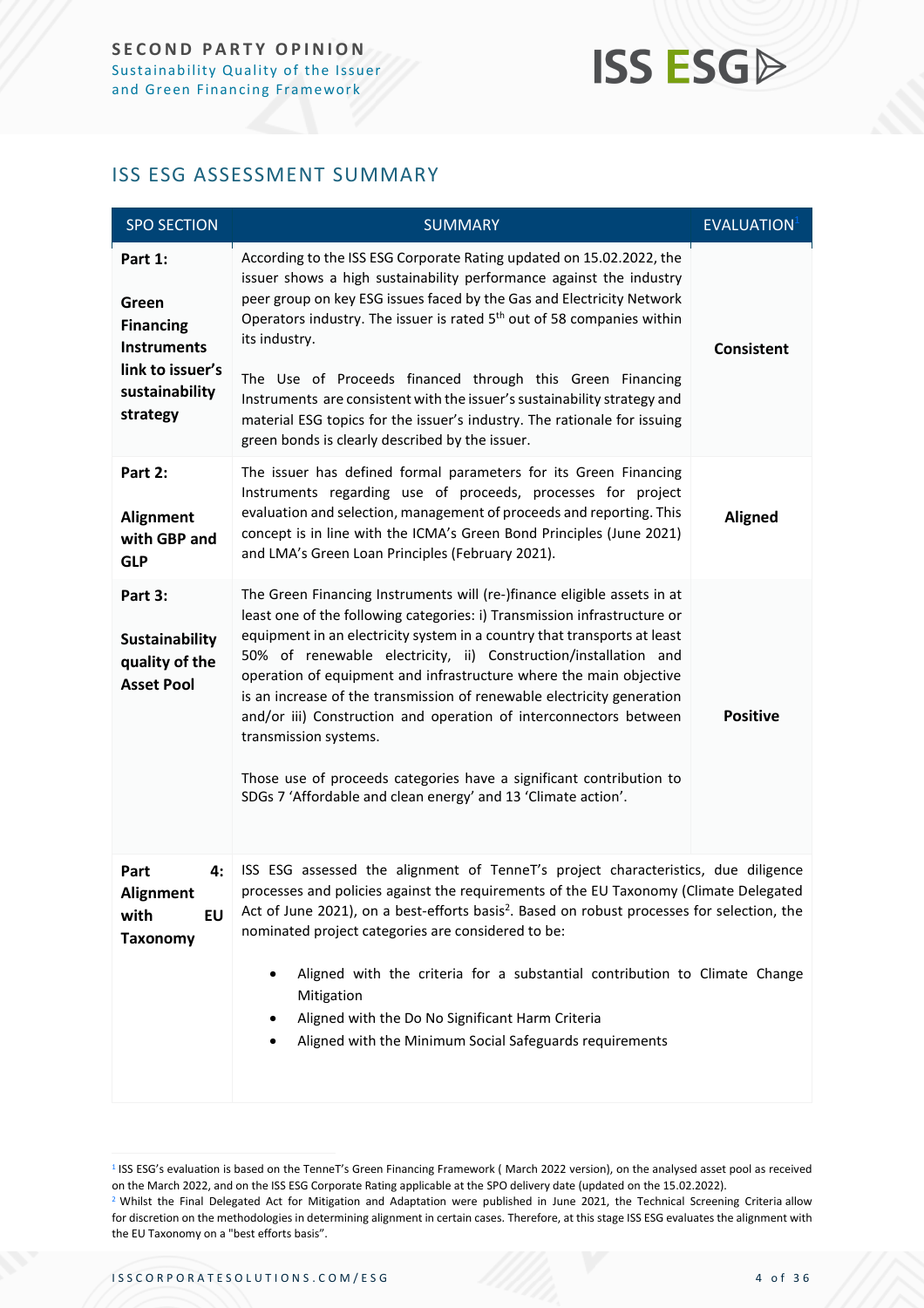### <span id="page-4-0"></span>ISS ESG SPO ASSESSMENT

### <span id="page-4-1"></span>**PART I: GREEN FINANCING INSTRUMENTS LINK TO TENNET'S SUSTAINABILITY STRATEGY**

### <span id="page-4-2"></span>A. ASSESSMENT OF TENNET'S ESG PERFORMANCE

The ISS ESG Corporate Rating provides material and forward-looking environmental, social and governance (ESG) data and performance assessments.

| COMPANY       | <b>SECTOR</b>                                    | DECILE RANK | TRANSPARENCY LEVEL |
|---------------|--------------------------------------------------|-------------|--------------------|
| <b>TENNET</b> | 'Gas and,<br>Electricity<br>Network<br>Operators |             | VERY HIGH          |

This means that the company currently shows a high sustainability performance against peers on key ESG issues faced by the Gas and Electricity Network Operators industry and obtains a Decile Rank relative to industry group of 1, given that a decile rank of 1 indicates highest relative ESG performance out of 10.

### *ESG performance*

As of 28.02.2022, this Rating places TenneT 5<sup>th</sup> out of 58 companies rated by ISS ESG in the Gas and Electricity Network Operators sector.

Key challenges faced by companies in terms of sustainability management in this sector are displayed in the chart on the right, as well as the issuer's performance against those key challenges in comparison to the average industry peers' performance.

### **Key Issue Performance**



### *Sustainability Opportunities*

TenneT is engaged in the operation of electricity transmission systems in Germany and the Netherlands. As a power network operator, the company has an important role in the transition to a more sustainable energy system by providing the infrastructure for connecting renewable energies to the network and for transporting electricity based on renewable sources over long distances. TenneT is engaged in various initiatives in this regard, working with ministries, local and regional authorities, research institutes and other stakeholders. The company is also part of several dedicated initiatives as well as engages in research, e.g. on flexibility and electricity storage solutions.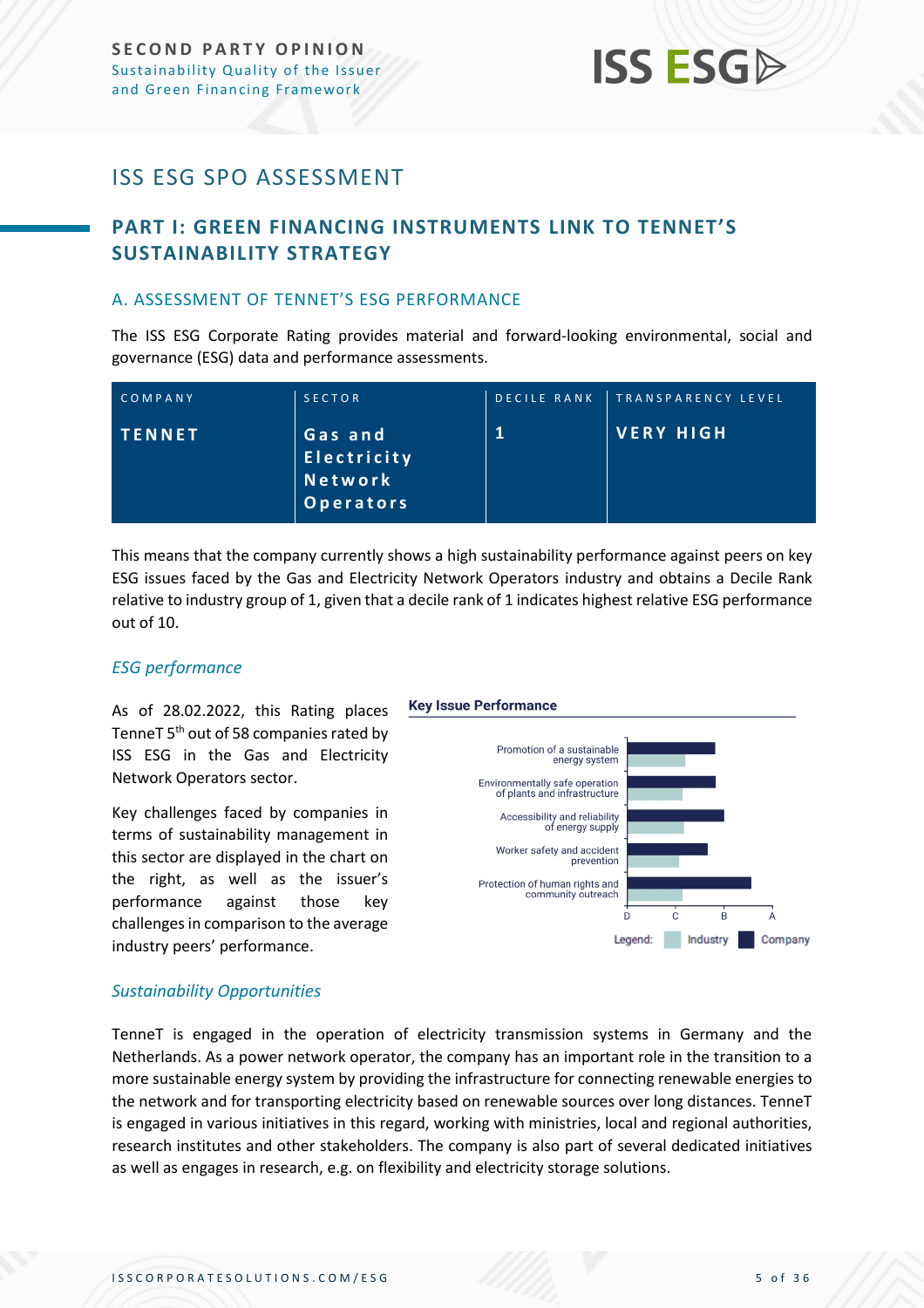## **ISS ESG**

### *Sustainability Risks*

For an electricity network operator, the main social issues include ensuring reliable electricity transmission and system stability and protecting the health and safety of employees and contractors. TenneT has taken appropriate measures to ensure network reliability, applying a control system, a risk management system and implementing audits. The average interruption time for the network was at a comparatively low value in 2021. TenneT has also established group-wide health and safety management systems, and while the accident rate is at a common industry level, it has increased in recent years, and some fatal accidents occurred among contractors, which may point to some deficiencies. On the environmental side, key issues include the reduction of greenhouse gas emissions (SF6 leakages and indirect emissions through transmission losses), and the possible biodiversity impacts of its transmission network. With regard to its climate strategy, the company has set sciencebased targets in line with the emission reductions required to limit the global temperature increase to 1.5°C compared to pre-industrial levels. TenneT takes various measures to reduce the negative environmental impacts of the transmission system, for example with regard to the protection of birds.

### *Governance opinion*

TenneT's governance structure is designed to facilitate an effective supervision of the executive management team, with the chair of the Supervisory Board, Mr. Ab van der Touw, as well as all the other Supervisory Board members, being independent In addition, the company has established completely independent audit, nomination and remuneration committees. (all governance data as at December 31, 2021). The company discloses its remuneration policy for executives, including longterm components, which could incentivize sustainable value creation.

An independent sustainability committee is not in place. However, sustainability performance objectives are, to some extent, integrated into the variable remuneration of the members of the executive management team. TenneT has established a code of ethics covering issues such as corruption, conflicts of interest, insider dealings and gifts and entertainment in varying degrees of detail. The code of ethics is available in local languages and distributed to all employees, and the company conducts risk assessments and compliance trainings. An anonymous and confidential hotline is available for employees and external stakeholders, and whistleblower protection is ensured.

### *Sustainability impact of products and services portfolio*

Using a proprietary methodology, ISS ESG assessed the contribution of TenneT's current products and services portfolio to the Sustainable Development Goals defined by the United Nations (UN SDGs). This analysis is limited to the evaluation of final product characteristics and does not include practices along TenneT's production process.

As TenneT's only business is to construct and operate grids in Germany and Netherlands in which electricity is flowing generated from various sources including fossil fuels (natural gas, coal, lignite, oil), renewable sources (wind, solar, biomass, geothermal) and nuclear energy. As the contribution to and obstruction from the energy transmitted varies depending on its sources, ISS ESG concluding that TenneT's overall business has no impact on sustainability objectives. In section III of this report, ISS ESG has assessed the Use of Proceeds categories to be financed under the Green Financing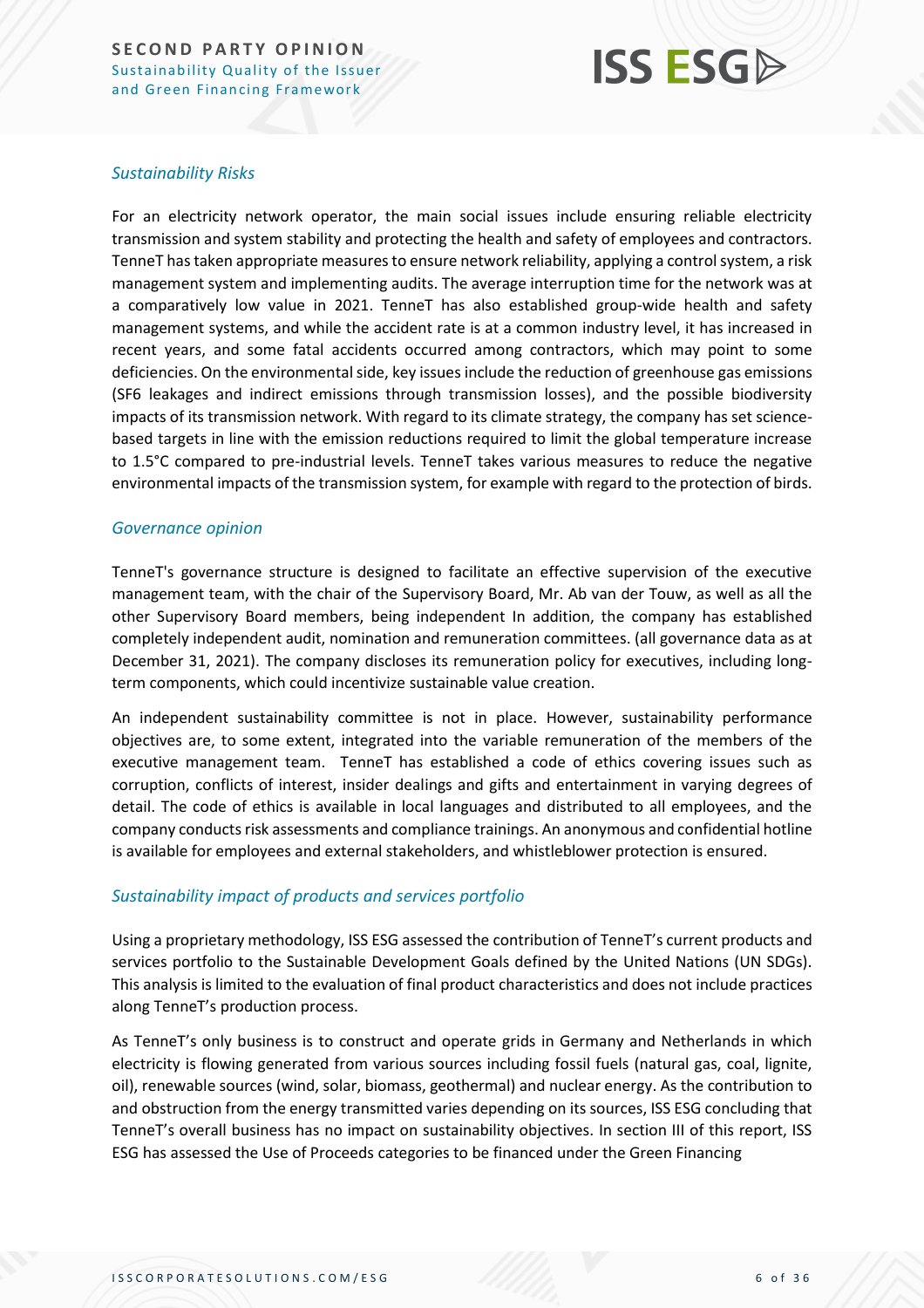### *Breaches of international norms and ESG controversies*

As of 1<sup>st</sup> March 2022, the company is not facing any severe controversy according to ISS ESG.

### <span id="page-6-0"></span>B. CONSISTENCY OF GREEN FINANCING INSTRUMENTS WITH TENNET'S SUSTAINABILITY STRATEGY

### *Key sustainability objectives and priorities defined by the issuer*

TenneT recognizes that transporting electricity and maintaining the security of electricity supply in a responsible manner are critically important for a modern, well-functioning society. It strives to make choices that benefit people and the planet, at the same time as generating an adequate return for its capital providers. In doing so, TenneT does not only aim to fulfil its company's role, but also its responsibilities to its stakeholders and help to fulfil national and international agreements and goals, such as the UN SDGs.

TenneT defined its ambitions and targets in a Corporate Social Responsibility ambition plan for 2025, which strives to enhance the energy transition in a sustainable manner, with the willingness to lead the way as green grid operator.

| <b>TOPIC</b>  | <b>AMBITION AREA</b>                                                                                                                                                                  | <b>DESCRIPTION</b>                                                                                                                        |
|---------------|---------------------------------------------------------------------------------------------------------------------------------------------------------------------------------------|-------------------------------------------------------------------------------------------------------------------------------------------|
|               | Society                                                                                                                                                                               | Addressing stakeholders' concerns by committing to values such as being<br>responsible, engaged and connected                             |
| People        | Diversity                                                                                                                                                                             | Diversity is a key contribution to the company's success as high-<br>performance organization                                             |
|               | Safety                                                                                                                                                                                | Top priority in every activity undertaken by the company                                                                                  |
|               | Minimizing use of scarce materials, reusing materials and reducing waste<br>Circular<br>across operations                                                                             |                                                                                                                                           |
| <b>Planet</b> | Climate                                                                                                                                                                               | Recognize responsibility towards climate impact of operations and strive<br>to reduce its impact by achieving climate neutrality by 2025. |
|               | Nature                                                                                                                                                                                | Recognize responsibility towards natural capital impact of operations and<br>strive to reduce its impact while improving local ecosystems |
| <b>Profit</b> | Profitability and return on capital are important to remain attractive for<br>Profitability<br>capital providers in order to finance the company's business and<br>anticipated growth |                                                                                                                                           |

TenneT has identified seven key areas where it can have an impact. For most sustainability priorities defined, the issuer also set quantified targets to be achieved towards 2025<sup>3</sup>.

### *Rationale for issuance*

The issuer recognizes its role in avoiding  $CO<sub>2</sub>$  emissions to reach its Science-Based Target for committed near-term in helping keep the global average temperature to 1.5°C and Net-zero in long term. TenneT states being an important player in realizing decarbonization of the electricity sector and in making sure that electricity is delivered to society at all times.

<sup>&</sup>lt;sup>3</sup> TenneT is reporting on an annual basis of its performance against its Corporate Social Responsibility in it[s annual report.](file:///C:/Users/durrmar/AppData/Local/Microsoft/Windows/INetCache/Content.Outlook/RB1OHAOU/annual%20report)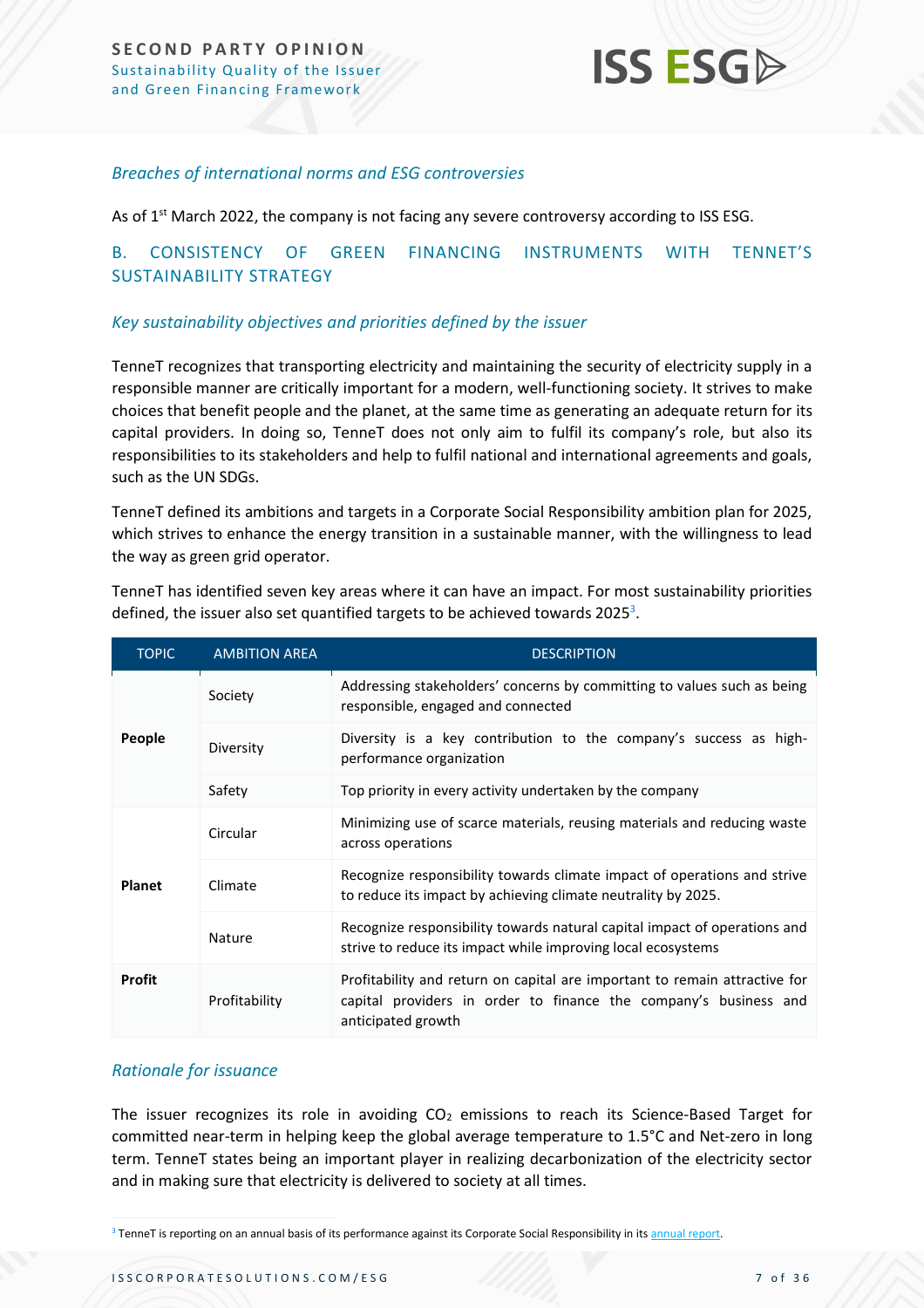

According to the issuer, green financing aligns with this important role, as the company's work contributes towards national and international climate goals, in particular its home markets in the Netherlands and Germany.

Since 2015 TenneT issued green financing instruments and its Green Financing Framework includes TenneT onshore and offshore activities. The company explains in its Green Financing Framework that this is logical considering that these activities are required to bring the energy transition to the next level.

TenneT's Green Financing Framework serves as a structure for verifying the sustainability quality – i.e. the social and environmental added value – of the projects to be financed through its Green Financing Instruments.

### *Contribution of Use of Proceeds categories to sustainability objectives and priorities*

ISS ESG mapped the Use of Proceeds categories financed under this Green Financing Instruments with the sustainability objectives defined by the issuer, and with the key ESG industry challenges as defined in the ISS ESG Corporate Rating methodology for the Gas and Electricity Network Operators industry. Key ESG industry challenges are key issues that are highly relevant for a respective industry to tackle when it comes to sustainability, e.g. climate change and energy efficiency in the buildings sector. From this mapping, ISS ESG derived a level of contribution to the strategy of each Use of Proceeds categories.

| USE OF PROCEEDS CATEGORY                                                                                                                                                             | <b>SUSTAINABILITY</b><br><b>OBJECTIVES</b><br><b>FOR THE ISSUER</b> | <b>KEY ESG</b><br><b>INDUSTRY</b><br><b>CHALLENGES</b> | <b>CONTRIBUTION</b>                     |
|--------------------------------------------------------------------------------------------------------------------------------------------------------------------------------------|---------------------------------------------------------------------|--------------------------------------------------------|-----------------------------------------|
| Transmission infrastructure or equipment in<br>an electricity system that transports at least<br>50% of renewable electricity                                                        |                                                                     |                                                        | Contribution to a<br>material objective |
| Construction/installation and operation of<br>equipment and infrastructure where the<br>main objective is an increase of the<br>transmission of renewable electricity<br>generation. |                                                                     |                                                        | Contribution to a<br>material objective |
| Construction and operation of<br>interconnectors between transmission<br>systems                                                                                                     |                                                                     |                                                        | Contribution to a<br>material objective |

**Opinion:** *ISS ESG finds that the Use of Proceeds categories are consistent with the issuer's sustainability strategy and material ESG topics for the issuer's industry. The rationale for issuing Green Financing Instruments is clearly described by the issuer.*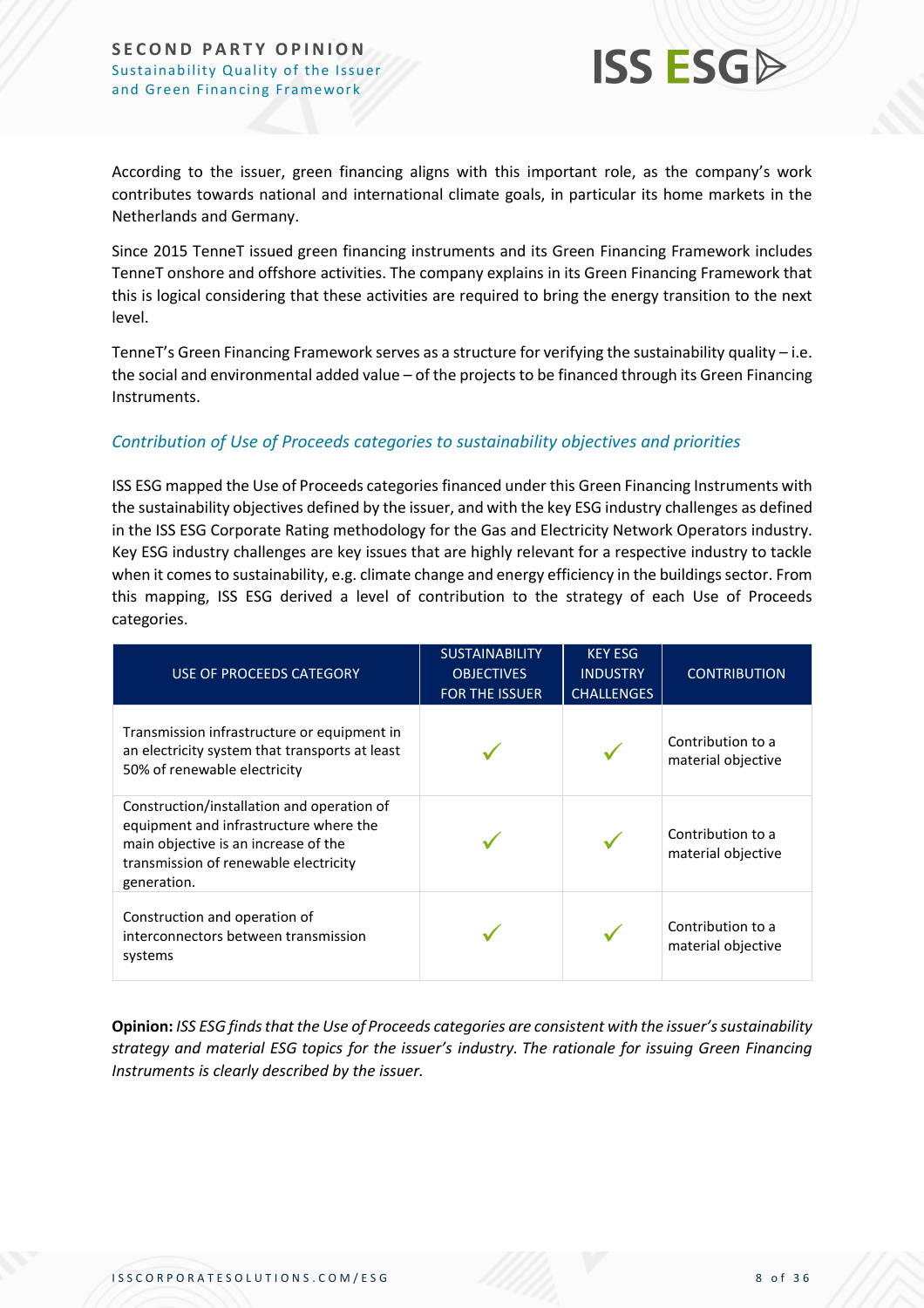### <span id="page-8-0"></span>**PART II: ALIGNMENT WITH GREEN BOND PRINCIPLES AND GREEN LOAN PRINCIPLES**

### **1. Use of Proceeds**

#### **FROM ISSUER'S FRAMEWORK**

The net proceeds of Green Financing Instruments will be exclusively used to finance and/or refinance eligible projects ("Eligible Green Projects"), in the eligible categories, together forming the "Green Project Portfolio". In this updated Green Financing Framework, TenneT aligns the definition of the Eligible Green Projects with the current definitions of the EU Taxonomy (technical screening) criteria.

Since TenneT wants to ensure that expenditures related to the grid are fairly contributing to decarbonization of the energy world, the "Electricity Network" expenditures will only be considered as an Eligible Green Activity when the grid is transporting more than 50% of renewable electricity<sup>4</sup> within the country of operations (in 2020 26% of the electricity in the Netherlands was generated by renewable sources, 44% of the electricity in Germany was generated by renewable sources).

Individual projects based on the green activities "Connection services" or "Interconnectors" within the Green Project Portfolio will use CAPEX<sup>5</sup> as finance classification. The table below shows this by providing a summary of the eligibility criteria for the Green Project Portfolio as well as its contribution to the UN SDGs and alignment with the EU Environmental Objectives.

| <b>GREEN</b><br><b>ACTIVITIES (EU</b><br>$TSC 4.9 -$<br><b>TRANSMISSION</b><br><b>AND</b><br><b>DISTRIBUTION</b><br><b>OF ELECTRICITY)</b> | <b>ELIGIBLE GREEN ASSETS AND CAPITAL</b><br><b>EXPENDITURES AND RELATED ELIGIBILITY</b><br><b>CRITERIA</b>                                                                                                                                                                                                                                                                                                                                                              | <b>REFERENCE</b><br><b>FINANCIAL</b><br><b>LINE</b> | ICMA/LMA<br><b>GBP</b> |
|--------------------------------------------------------------------------------------------------------------------------------------------|-------------------------------------------------------------------------------------------------------------------------------------------------------------------------------------------------------------------------------------------------------------------------------------------------------------------------------------------------------------------------------------------------------------------------------------------------------------------------|-----------------------------------------------------|------------------------|
| <b>Electricity</b><br>network<br>(Operation of the<br>grid)                                                                                | Transmission infrastructure or equipment in an<br>electricity system in a country that transports<br>at least 50% of renewable electricity (in 2020<br>26% of the electricity in NL was generated by<br>renewable sources, 44% of the electricity in<br>Germany was generated by renewable<br>sources) and complies with at least one of the<br>following criteria:<br>a) the system is the interconnected European<br>system, i.e. the interconnected control areas of | Asset Value                                         | Renewable<br>Energy    |

<sup>4</sup> In accordance with the Guarantees of Origin that show proof of green electricity production (which is based on an EU Directive), TenneT defines "renewable electricity" as electricity from renewable non-fossil sources, namely wind, water, sun, biomass, solar thermal and geothermal.

<sup>5</sup> TenneT will use a three calendar year capex look-back period for new issuances in 2022 and thereafter.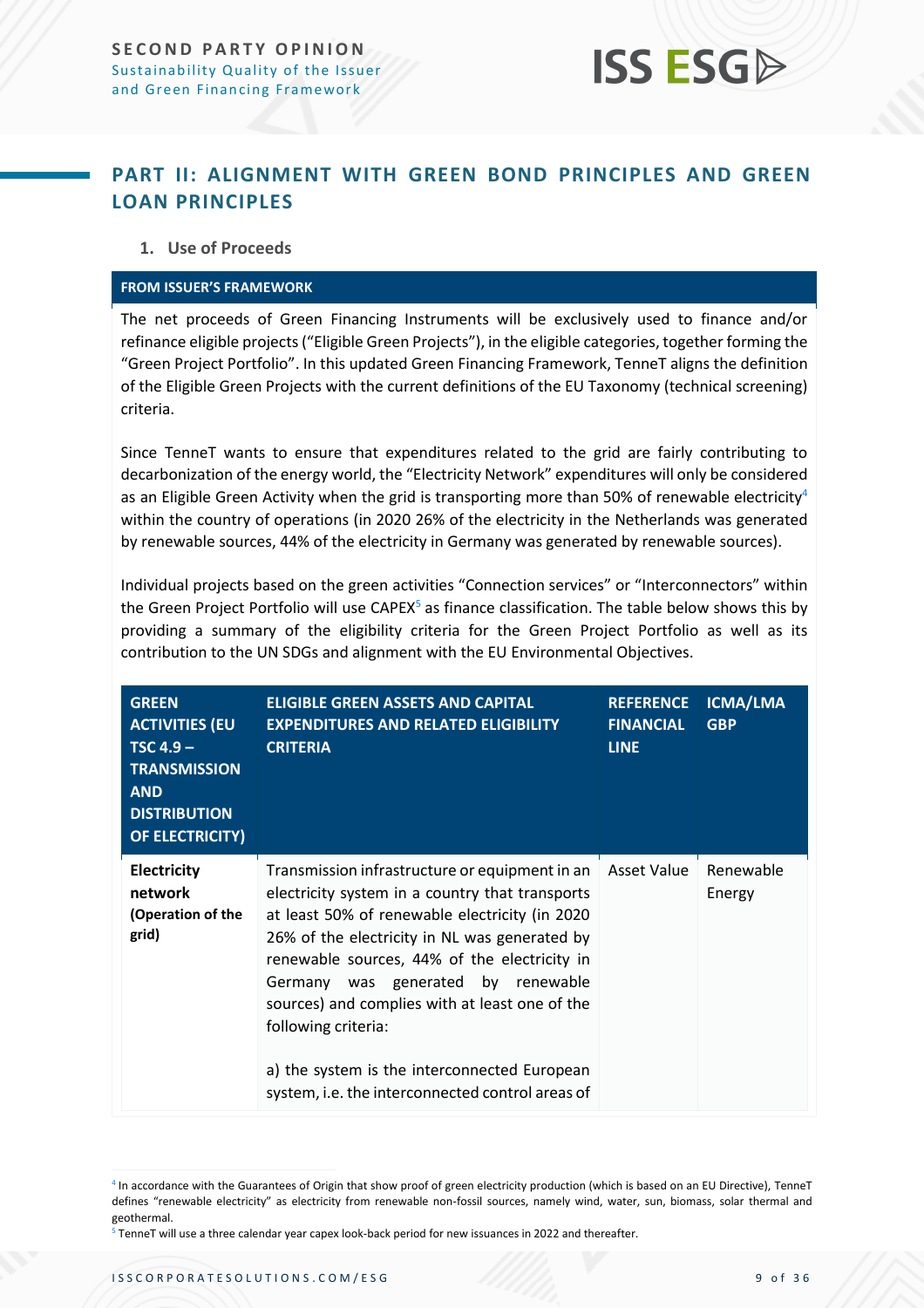

|                                                                                                                                        | Member States, Norway, Switzerland and the<br>United Kingdom, and its subordinated systems;                                                                                                                                                                                                                                                                                                           |       |                     |
|----------------------------------------------------------------------------------------------------------------------------------------|-------------------------------------------------------------------------------------------------------------------------------------------------------------------------------------------------------------------------------------------------------------------------------------------------------------------------------------------------------------------------------------------------------|-------|---------------------|
|                                                                                                                                        | b) more than 67% of newly enabled generation<br>capacity in the system is below the generation<br>threshold value of 100 gCO2e/kWh measured<br>on a life cycle basis in accordance with<br>electricity generation criteria, over a rolling<br>five-year period;                                                                                                                                       |       |                     |
|                                                                                                                                        | c) the average system grid emissions factor,<br>calculated as the total annual emissions from<br>power generation connected to the system,<br>divided by the total annual net electricity<br>production in that system, is below the<br>threshold value of 100 gCO2e/kWh measured<br>on a life cycle basis in accordance with<br>electricity generation criteria, over a rolling<br>five-year period. |       |                     |
|                                                                                                                                        | Infrastructure dedicated to creating a direct<br>connection or expanding an existing direct<br>connection between a substation or network<br>and a power production plant that is more<br>greenhouse<br>intensive<br>than<br>100<br>gas<br>gCO2e/kWh measured on a life cycle basis is<br>not compliant                                                                                               |       |                     |
| <b>Connection</b><br>services<br>(Investment<br>program to<br>make the grid<br>ready for the<br>zero CO <sub>2</sub><br>economy)       | Construction/installation and operation of<br>equipment and infrastructure where the main<br>objective is an increase of the transmission of<br>renewable electricity generation.                                                                                                                                                                                                                     | Capex | Renewable<br>Energy |
| Interconnectors<br>(Interconnection<br>with the<br><b>European grid to</b><br>secure supply<br>and serve the<br>electricity<br>market) | Construction and operation of<br>interconnectors between transmission<br>systems, provided that one of the systems is<br>compliant under the EU Taxonomy                                                                                                                                                                                                                                              | Capex | Renewable<br>Energy |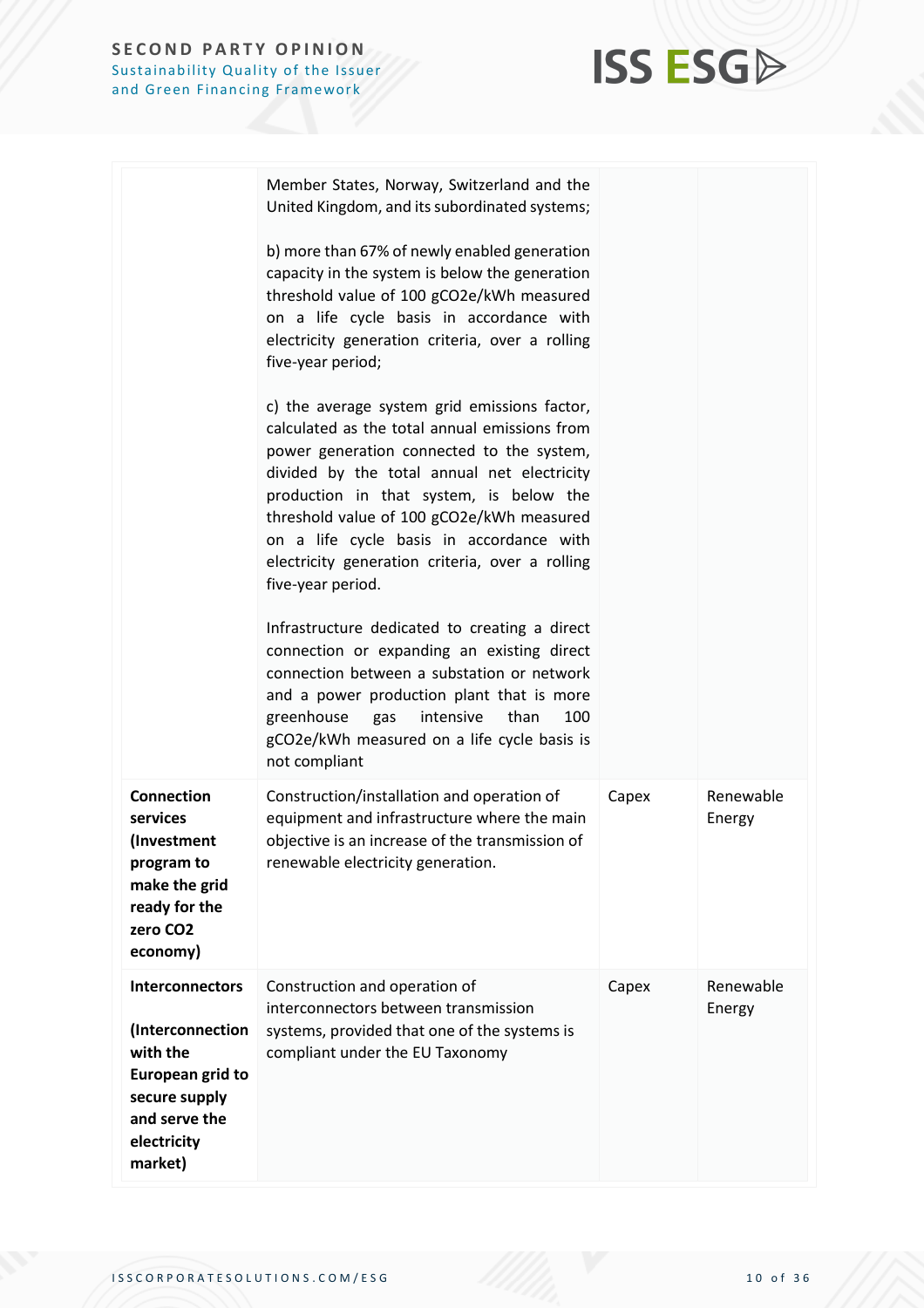

The projects financed through this Green Financing Framework can be viewed on TenneT's website. TenneT include several different investments in the Netherlands and Germany, such as:

Electricity network ('Operation of the grid')

• Construction and maintenance of all its (existing) assets offshore & onshore, like offshore platforms, cables, onshore stations, lines and pylons that are part of its transmission system.

Connection services (TenneT's investment program to make its grid ready for the zero CO2economy)

- Offshore platforms, offshore and onshore cables and land stations
- Onshore cables, lines, pylons and substations.

Interconnectors (TenneT's interconnection with the European grid to secure supply and serve the electricity market)

- Onshore and offshore cables
- Onshore lines and pylons
- Onshore (HVDC) land stations.

*Opinion: ISS ESG considers the Use of Proceeds description provided by TenneT's Green Financing Framework as aligned with the Green Bond Principles and Green Loan Principles. Investments in or expenditures related to activities that the issuer carries out are reflected in the Use of Proceeds categories of TenneT's Framework. The issuer provides a qualitative analysis of the environmental contribution of the project category, in line with best market practice.*

### **2. Process for Project Evaluation and Selection**

### **FROM ISSUER'S FRAMEWORK**

The quantitative contribution of the project categories is described in section 'impact indicators'.

Evaluation of the Green Projects against Eligibility criteria

• The assessment will be internally verified and approved by the Director Business Guidance and Associate Director Strategy & Partnerships.

• The Director Business Guidance is responsible for the financing of TenneT Holding B.V. and reports directly to the CFO. The Associate Director Strategy & Partnerships is responsible for the execution of the CSR ambition and reports to the CEO.

• The Head of Strategy and the Head of Treasury submit the selection of a new project, supported by information from the operations, offshore and onshore projects departments. The decision to add a project is based on the Green Financing Framework. The verification process could be adjusted due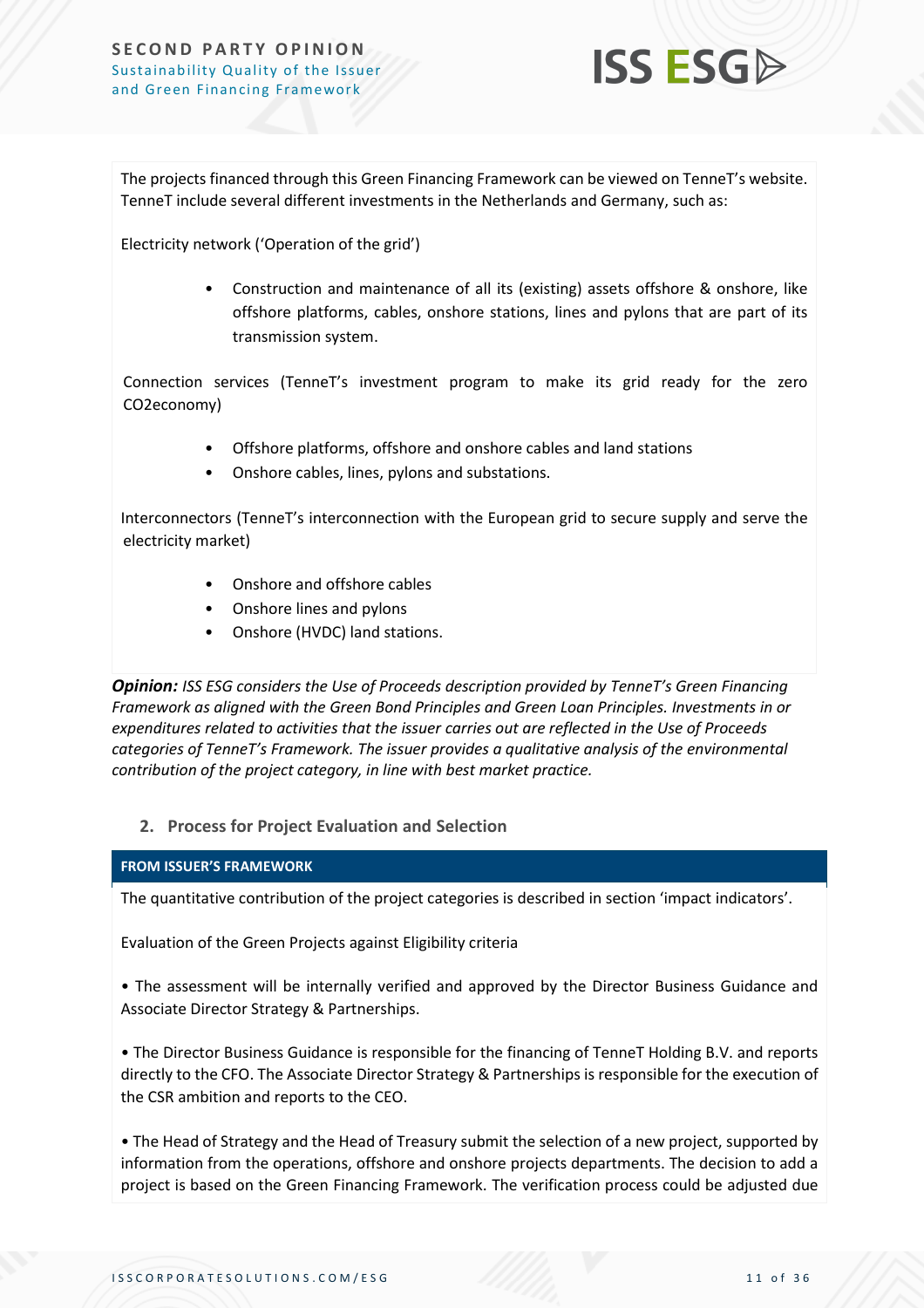

to organizational changes within TenneT. However, TenneT is committed to continue with including senior management in their internal verification process.

Identified sustainability risks and benefits of the Green Project categories. It goes without saying that in any activity that TenneT pursue its work according to social and environmental laws. In addition TenneT states that its committed to the UN Global Compact Principles since 2015. The human rights principles (Principles 1 and 2) of the UN Global Compact are derived from the Universal Declaration of Human Rights. Principles 3, 4, 5 and 6 are championed by the International Labour Organization (ILO).

As per the minimum social safeguards of the EU Taxonomy, activities will also be undertaken with alignment to the OECD Guidelines for Multinational Enterprises and the UN Guiding Principles on Business and Human Rights, including the principles and rights set out in the eight fundamental conventions identified in the Declaration of the ILO on Fundamental Principles and Rights at Work and the International Bill of Human Rights.

Furthermore, TenneT will take into account all possible sustainable impacts (risks & opportunities) linked to the project categories. In the issuer's mitigation actions with respect to the identified risks, TenneT aimsto incorporate the "Do No Significant Harm" principle to avoid carrying out activities that make a significant harm to any of the six environmental objectives set out in the EU Environmental Objectives.

| <b>IMPACT AREA</b> | <b>DESCRIPTION</b>                                                                                                                                                                                                                     |
|--------------------|----------------------------------------------------------------------------------------------------------------------------------------------------------------------------------------------------------------------------------------|
| <b>Society</b>     | TenneT address its stakeholders' concerns by living up to its values, i.e. being<br>responsible, engaged and connected. Community dialogue with affected public<br>and private parties is essential in realizing its projects.         |
| <b>Safety</b>      | In its projects and activities safety is its number one priority in every activity that<br>undertake. Health and safety standards, especially for contractors and<br>subcontractors are crucial aspects to live up to this.            |
| Supply chain       | Supply chain standards with respect to labor rights and working conditions are<br>highly important, since many of the components are produced all around the<br>world. Commitment of its suppliers on these requirements is essential. |

People impact

Sustainability criteria and indicators for use of proceeds

TenneT has impact on the following SDGs and integrate the described indicators as part of its project evaluation and selection process to help TenneT to identify suitable projects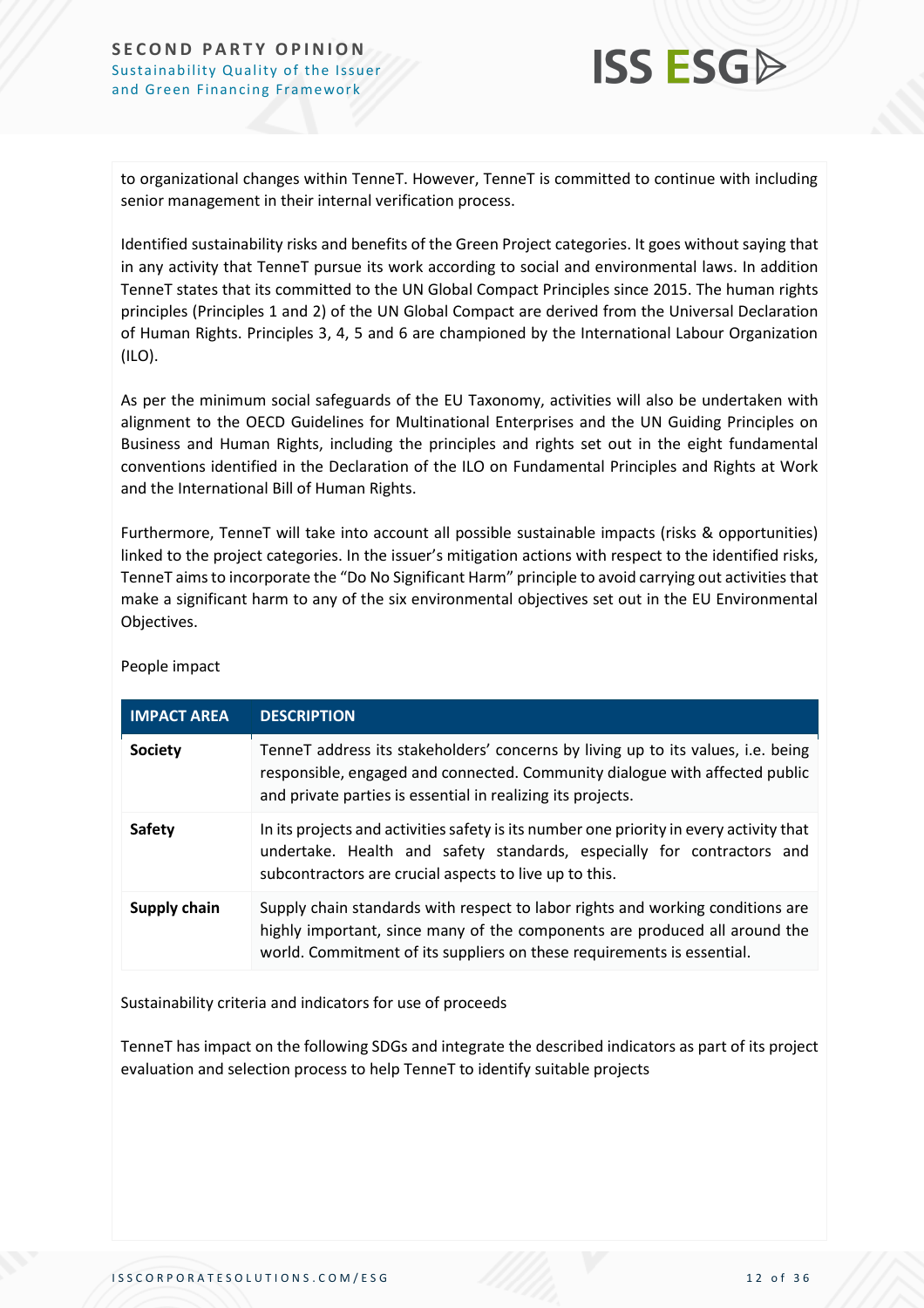

#### Planet impact

| <b>IMPACT AREA</b> | <b>DESCRIPTION</b>                                                                 |
|--------------------|------------------------------------------------------------------------------------|
| <b>Circular</b>    | Use copper, steel, aluminum and many more materials to expand its grid. This       |
|                    | has impact on raw material use and generates a waste stream that has               |
|                    | significant impact from a circularity perspective.                                 |
| Climate            | Climate impact of operations is the issuer responsibility and its strive to reduce |
|                    | the impact focusing on grid losses, energy use, SF6 losses and mobility.           |
| <b>Nature</b>      | TenneT commitment to nature is to take its responsibility to avoid, minimise       |
|                    | the impact and protect and improve local nature. While planning, constructing      |
|                    | and operating its assets is has unavoidable impact, but also has the unique        |
|                    | opportunity to make a positive contribution.                                       |

In addition, risks can be associated with project-related controversies, which will be transparently reported. In order to make sure that the related people and planet impact linked to potential projects are identified and the opportunities clearly fostered, a list of sustainability criteria has been established for the project categories.

| <b>ASPECT</b>     | <b>INDICATORS</b>                                                               |  |
|-------------------|---------------------------------------------------------------------------------|--|
| Society           | I. Community dialogue is conducted as an integrated part of the planning        |  |
| Community         | process and during operation                                                    |  |
| dialogue          |                                                                                 |  |
| Safety Working    | I. The company itself as well as its contractors apply high labour and safety   |  |
| conditions during | standards during construction and maintenance work.                             |  |
| construction and  |                                                                                 |  |
| maintenance       | II. Number of fatal accidents and annual accident rate related to construction  |  |
| work              | and maintenance work (own employees and contractors).                           |  |
| Supply chain      | I. Suppliers comply with high standards regarding labour rights and working     |  |
| Social standards  | conditions.                                                                     |  |
| in the supply     |                                                                                 |  |
| chain             |                                                                                 |  |
| Circular          | I. Robust decommissioning process and rehabilitation of construction sites is   |  |
| Decommissioning   | conducted.                                                                      |  |
| and recycling of  |                                                                                 |  |
| cables,<br>lines, | II. Environmental impacts at end-of-life (after at least 20 years of operation) |  |
| onshore<br>and    | will be minimized                                                               |  |
| offshore stations |                                                                                 |  |
| Climate           | I. Reducing energy use is taken into account in the design phase.               |  |
| Operational       |                                                                                 |  |
| climate impact    | II. High standards regarding reducing SF6-leakage are applied.                  |  |
| Nature aspects in | I. High environmental standards and requirements (environmental impact          |  |
| planning,         | assessment, biodiversity assessment, research on impacts on maritime            |  |
| construction and  | fauna).                                                                         |  |
| operation of      |                                                                                 |  |
| cables, lines,    |                                                                                 |  |
| onshore and       |                                                                                 |  |
| offshore stations |                                                                                 |  |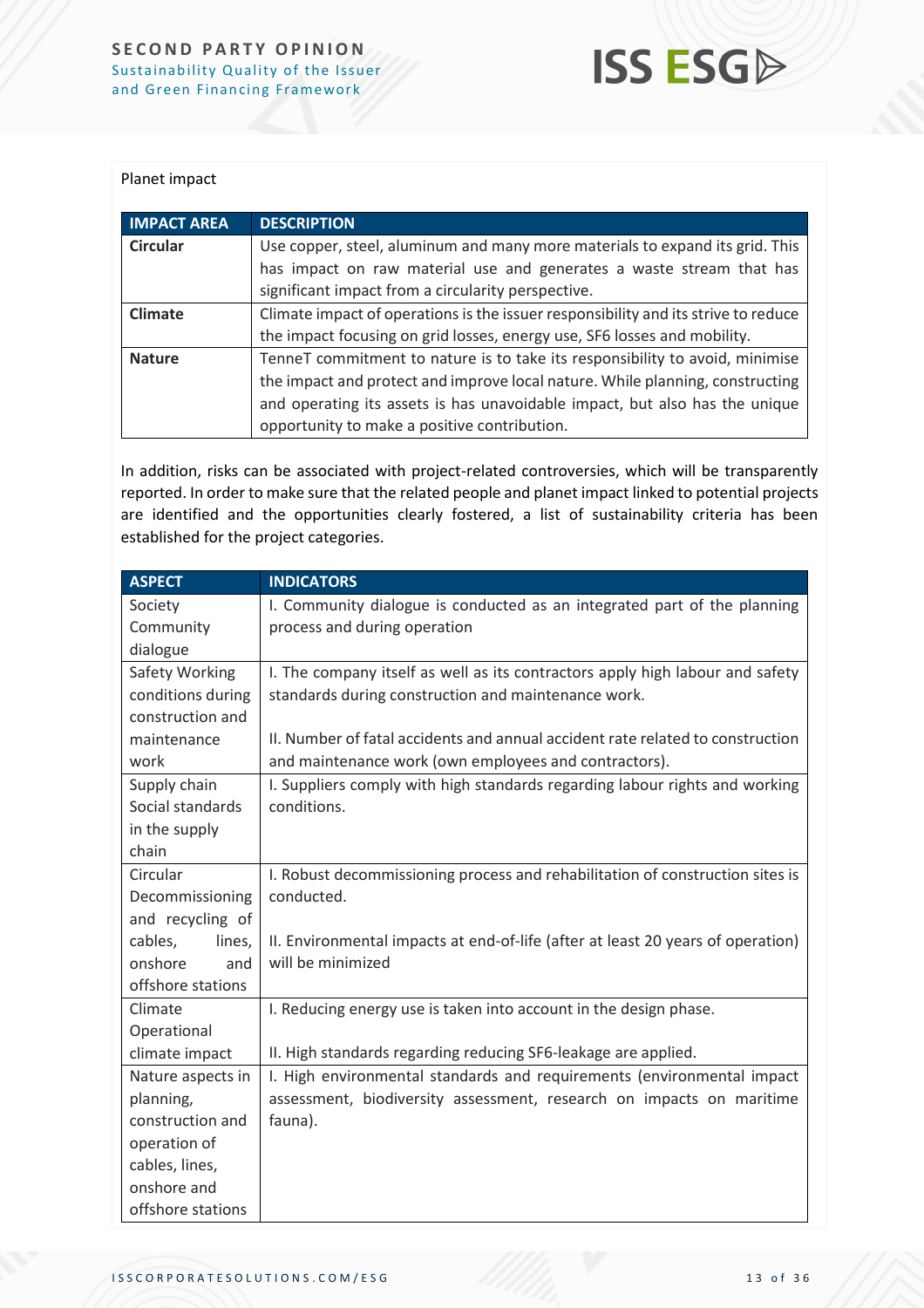

| II. In biodiversity hotspots for which alternative route planning has been<br>considered and/ or route planning has been optimized in consultation with<br>experts. |
|---------------------------------------------------------------------------------------------------------------------------------------------------------------------|
| III. High environmental standards during construction works (noise<br>mitigation, avoidance of pile driving, minimization of discharges to ocean).                  |
| IV. Number of environmental incidents related to construction and<br>maintenance work.                                                                              |

*Opinion: ISS ESG considers the Process for Project Evaluation and Selection description provided by TenneT's Green Financing Framework as aligned with the Green Bond Principles and Green Loan principles. The issuer involves various relevant stakeholders in this process, clearly defines responsibilities in the process for project evaluation and selection and is transparent about it and identified a number of other social and environmental risks from the project, in line with best market practice.* 

### **3. Management of Proceeds**

#### FROM ISSUER'S FRAMEWORK

TenneT allocates the proceeds from the Green Financing Instruments to the Green Project Portfolio, selected in accordance with the use of proceeds criteria and evaluation and selection process presented above. Tracking will be facilitated through the portfolio approach.

TenneT strives to maintain a level of allocation for the Green Project Portfolio which, after adjustments for intervening circumstances including, but not limited to, sales and repayments, matches or exceeds the balance of net proceeds from its outstanding Green Financing Instruments. Additional Eligible Green Projects will be added to TenneT's Green Project Portfolio to the extent required to ensure that the net proceeds from the outstanding Green Financing Instruments will be allocated to Eligible Green Projects.

To be transparent on the financing/refinancing ratio of the portfolio, the yearly capex spend of the total portfolio will be reported, TenneT will use a third-party to verify the internal tracking and the allocation of proceeds to Eligible Green Projects .

Whilst any Green Financing Instrument net proceeds remain unallocated, TenneT will hold and/or invest, at its own discretion, in its treasury liquidity portfolio, in cash or other short term and liquid instruments, the balance of net proceeds not yet allocated to the Green Project Portfolio.

*Opinion: ISS ESG finds that Management of Proceeds proposed by TenneT's Green Financing Framework is well aligned with the Green Bond Principles and Green Loan Principles.*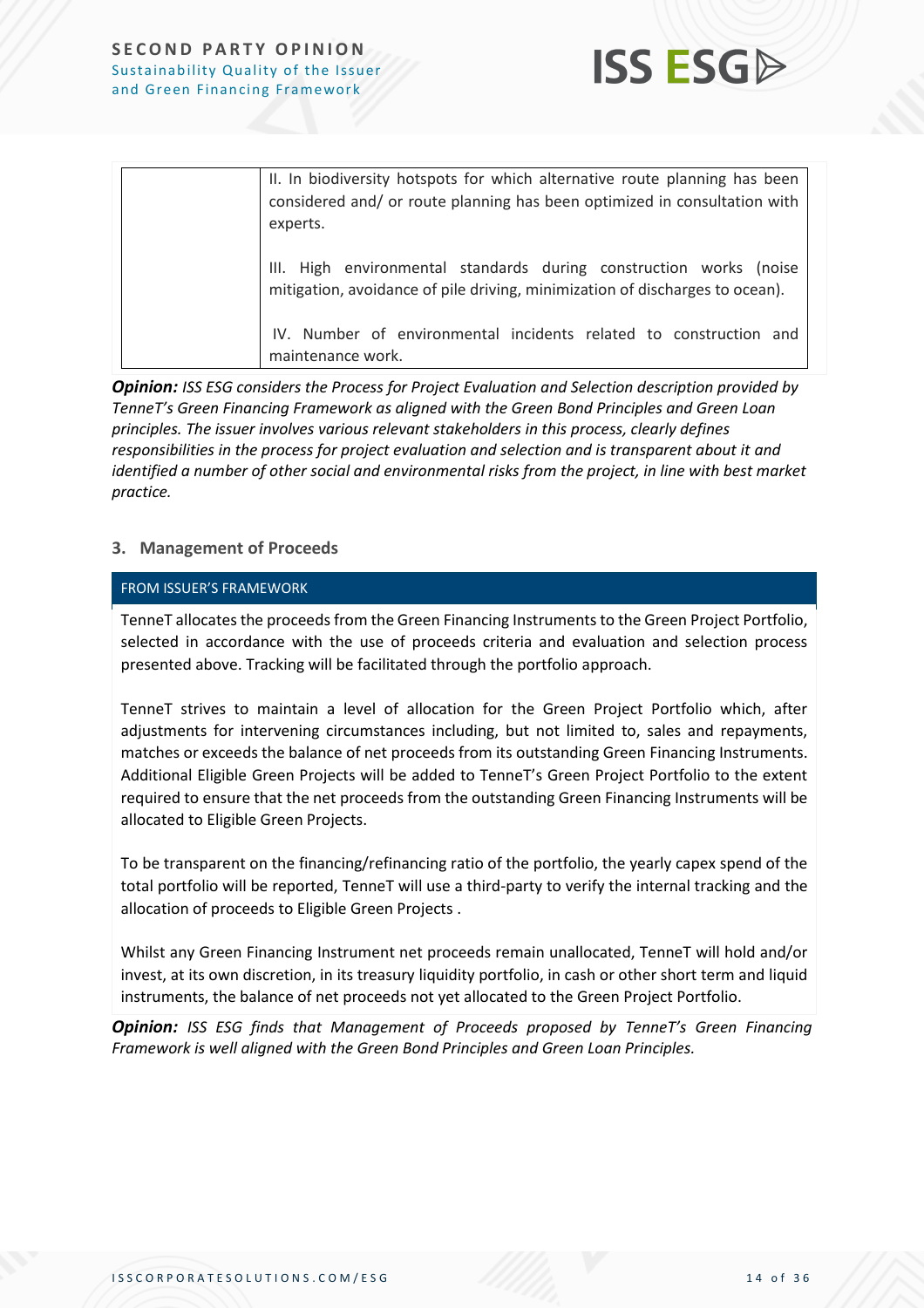### **4. Reporting**

### FROM ISSUER'S FRAMEWORK

TenneT committed to an annual reporting towards its Green investors, published together with its annual report. The report can be found online<sup>6</sup>. This reporting will comprise the following information:

- 1. The allocation of proceeds to the projects included in the project portfolio, including the type, sector, environmental objective for the project according to the EU taxonomy, the technical screening criteria applied, and the amount and the percentage of proceeds allocated to projects financed after bond issuance and projects financed before bond issuance
- 2. Yearly capex spend of the total portfolio
- 3. The advancement of the projects in the building phase
- 4. Environmental impact indicators
	- a. Expected total number of households that would be able to switch to 100% renewable energy (based on the yearly average electricity consumption of one German/Dutch household and the actual transported amount of renewable electricity).
	- b. Expected potential avoidance of CO2-emissions per year (based on actual transported amount of renewable electricity, compared to the average carbon impact of the grid in Germany/the Netherlands).
- 5. Operational environmental and social indicators
	- a. Society;
		- i. Average interruption time
		- ii. ii. Number of stakeholder dialogues
	- b. Safety
		- i. Project related safety performance
	- c. Supply chain;
		- i. Commitment with supplier code of conduct
	- d. Circularity;
		- i. Project related waste figures (for projects were waste data is administered)
	- e. Climate;
		- i. Grid losses (for offshore connections)
		- ii. Energy consumption
		- iii. SF6 losses
	- f. Nature
		- i. Oil leakages and environmental incidents
		- ii. ii. Positive nature measures (qualitative)
- 6. Significant controversies

TenneT aligns, on a best effort basis, the reporting with the portfolio approach described in "The Green Bonds Principles - Harmonized Framework for Impact Reporting (April 2020)". This reporting will be carried out once a year until the redemption of the allocated financing.

*Opinion: ISS ESG finds that the reporting proposed* by *TenneT's Green Financing Framework* is *aligned with the Green Bond Principles and Green Loan Principles. The issuer commits to annually report, until redemption, on allocation and impact in a clear, detailed and transparent manner.* 

<sup>6</sup> <https://www.tennet.eu/?L=0#&panel1-1>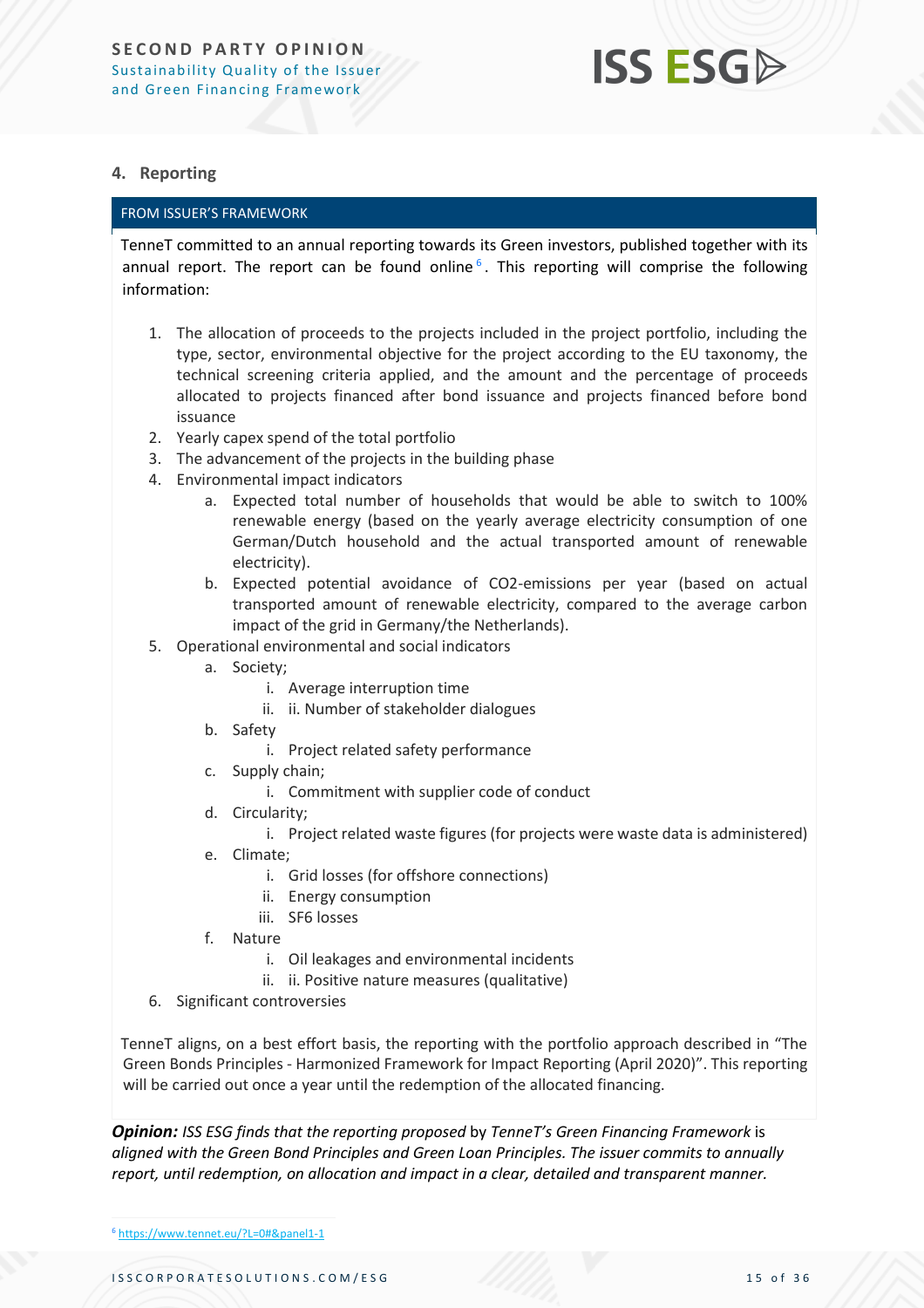

*Furthermore, the issuer is transparent on the level of impact reporting and the information that will be reported in the impact report. Besides that, the issuer is committed on a best efforts basis to report with the portfolio approach described in "The Green Bonds Principles - Harmonized Framework for Impact Reporting (April 2020) and defined the reporting frequency, the frequency of the impact report as well as discloses the location and link of the report, in line with best market practices.*

**External review**

#### **FROM ISSUER'S FRAMEWORK**

TenneT has appointed ISS-ESG to provide a Second Party Opinion on its Green Financing Framework. ISS-ESG has been providing such opinions for TenneT since the first iteration of its Green Bond Framework, published in 2015.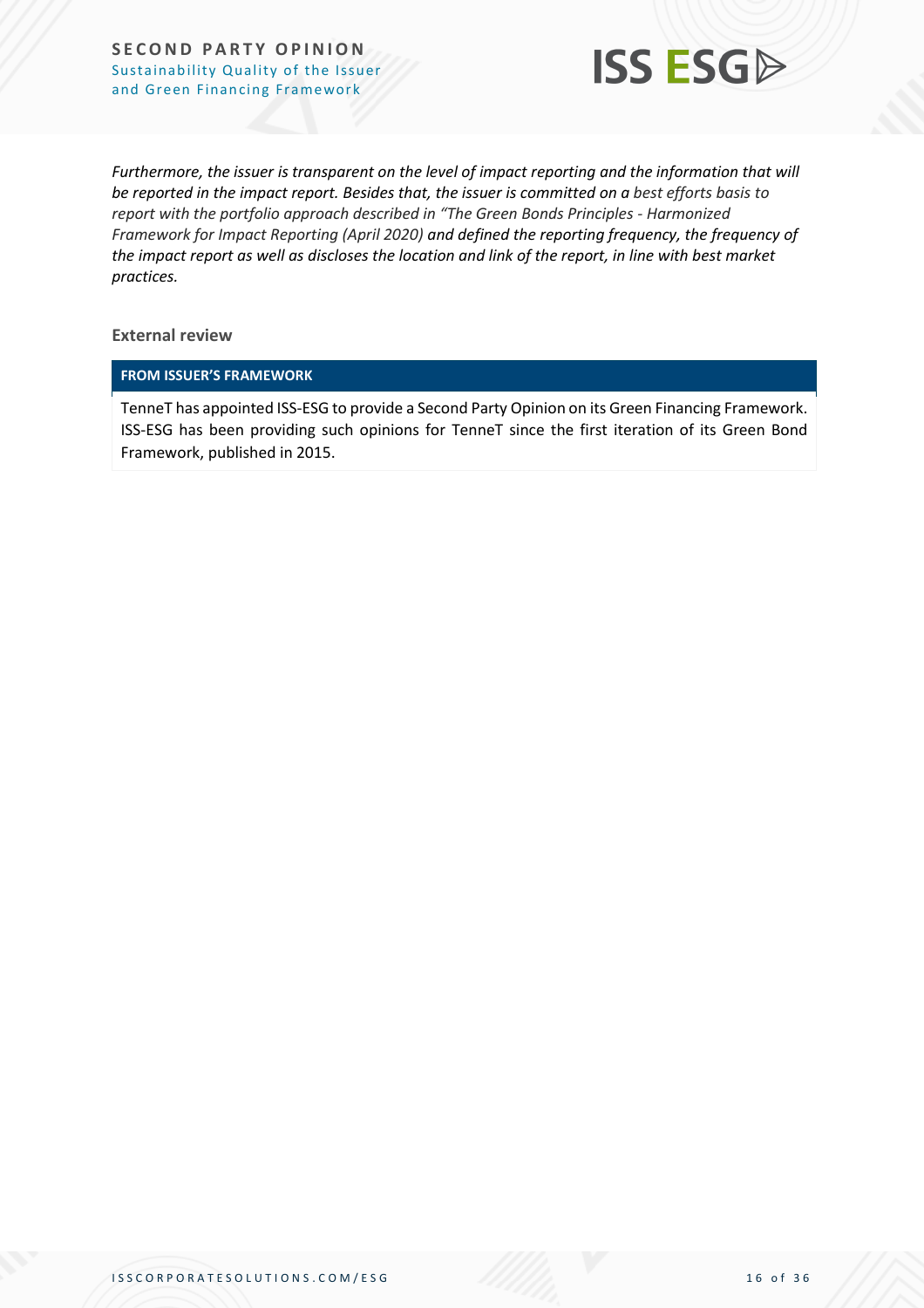### <span id="page-16-0"></span>**PART III: SUSTAINABILITY QUALITY OF THE ISSUANCE**

### <span id="page-16-1"></span>A. CONTRIBUTION OF THE GREEN FINANCING INSTRUMENTS TO THE UN SDGs

Based on the assessment of the sustainability quality of the Green Financing Framework and using a proprietary methodology, ISS ESG assessed the contribution of TenneT's Green Financing Instruments to the Sustainable Development Goals defined by the United Nations (UN SDGs).

This assessment is displayed on 5-point scale (see Annex 1 for methodology):

| <b>Significant</b> | ا Limited          | <b>No</b>         | Limited             | <b>Significant</b>  |
|--------------------|--------------------|-------------------|---------------------|---------------------|
| <b>Obstruction</b> | <b>Obstruction</b> | <b>Net Impact</b> | <b>Contribution</b> | <b>Contribution</b> |

Each of the Green Financing Instruments' Use of Proceeds categories has been assessed for its contribution to, or obstruction of, the SDGs:

| <b>USE OF PROCEEDS</b>                                                                                                                                                                  | <b>CONTRIBUTION OR</b><br>OBSTRUCTION <sup>7</sup> | <b>SUSTAINABLE DEVELOPMENT GOALS</b> |  |  |
|-----------------------------------------------------------------------------------------------------------------------------------------------------------------------------------------|----------------------------------------------------|--------------------------------------|--|--|
| <b>Construction and operation of</b><br>interconnectors between transmission<br>systems                                                                                                 | <b>Significant</b><br>contribution                 | 13 GLIMATE<br>AFFORDABLE AND         |  |  |
| Construction/installation and<br>operation of equipment and<br>infrastructure where the<br>main objective is an increase of the<br>transmission of renewable electricity<br>generation. | <b>Significant</b><br>contribution                 | 13 GLIMATE                           |  |  |
| <b>Transmission infrastructure or</b><br>equipment in an electricity system<br>that transports at least 50% of<br>renewable electricity                                                 | <b>Significant</b><br>contribution                 | <b>13 GLIMATE</b><br>AFFORDABLE AND  |  |  |

<sup>7</sup> This SDG assessment slightly differs from ISS ESG SDG Assessment Methodology due to the fact that the Issuer has based its selection criteria on the technical screening criteria for a substantial contribution to Climate Change Mitigation of the EU Taxonomy Delegated Act (June 2021).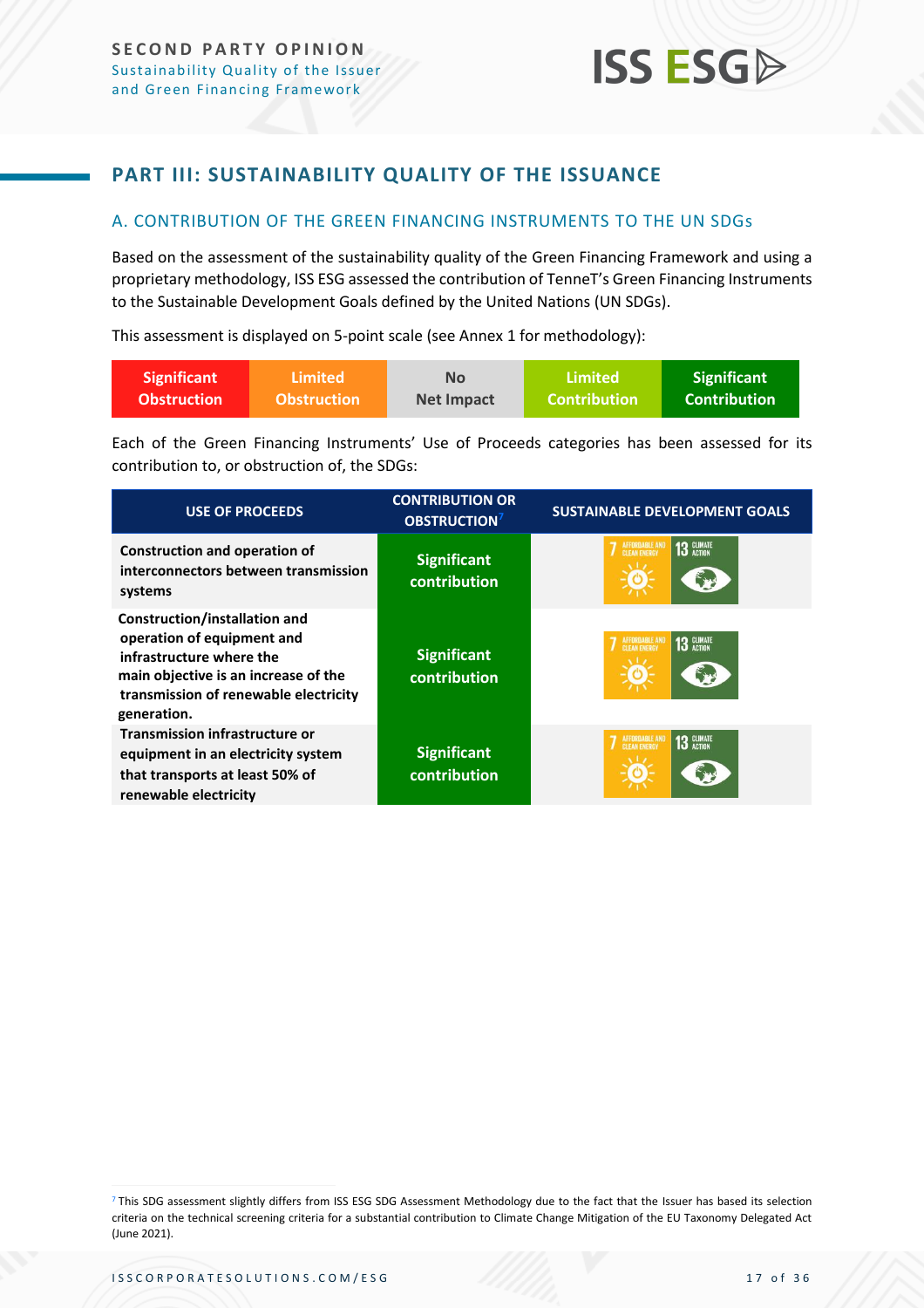

### <span id="page-17-0"></span>B. ALIGNMENT OF THE PROJECT SELECTION CRITERIA WITH THE EU TAXONOMY

ISS ESG assessed the alignment of TenneT's project selection process and company policies for the nominated Use of Proceeds project categories, with the relevant Climate Change Mitigation, Do Not Significant Harm Criteria (DNSH) and Minimum Social Safeguards requirements of the EU Taxonomy Climate Delegated Act<sup>8</sup> (June 2021), based on information provided by TenneT. Where TenneT's projects and policies meet the EU Taxonomy Criteria requirements, a tick is shown in the table below, for the ISS ESG assessment against the EU Taxonomy Criteria requirements.

TenneT's project selection criteria overlap with the following economic activities in the EU Taxonomy for Substantial Contribution to Climate Change Mitigation.

4.9 Transmission and Distribution of Electricity

8https://ec.europa.eu/info/law/sustainable-finance-taxonomy-regulation-eu-2020-852/amending-and-supplementary-acts/implementingand-delegated-acts\_en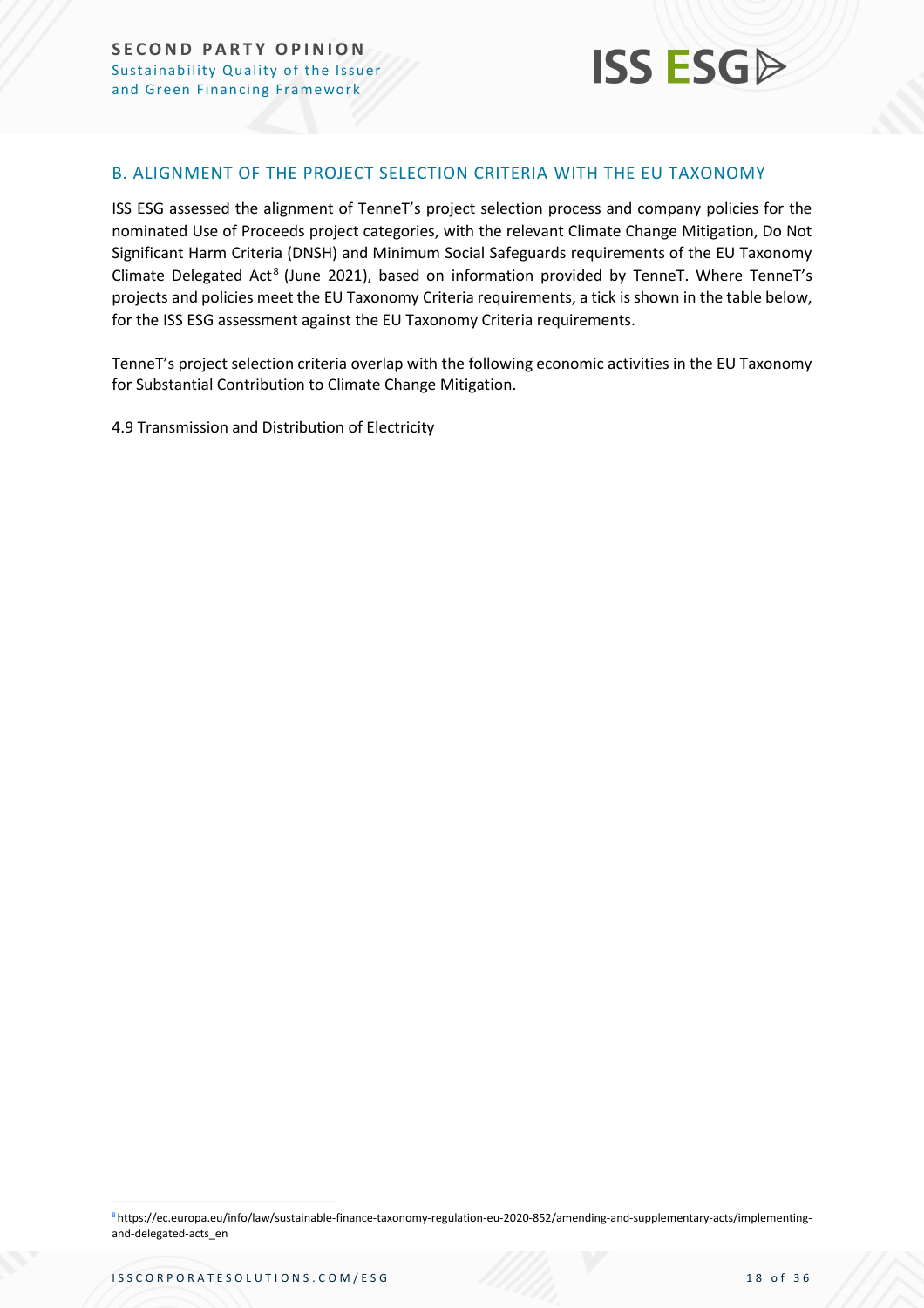### B.1 4.9 - Transmission and distribution of electricity

| EU TAXONOMY REQUIREMENT                                                                                                                                                                                                                                                                                                                                                                                                                                                                                                                                                                                                                                                                                                                                                                                                                                                                                                                                                                                                                                                                                                                                                                                                                                                                                                                                                                                                                                                                                                                                                                                                                                                                                                                                                                                                                                                                                                                                                                                                                                                                                                                                                                                                                                                                                                                                                           | GREEN PROJECTS OWN PERFORMANCE AND<br><b>SELECTION PROCESSES<sup>9</sup></b>                                                                                                                                                                                                                                                                                                                                                                                                                                                                                                                                                                                                                                                                                                                                                                                                                                                                                                                                                    | <b>ALIGNMENT</b> |  |  |  |  |  |  |
|-----------------------------------------------------------------------------------------------------------------------------------------------------------------------------------------------------------------------------------------------------------------------------------------------------------------------------------------------------------------------------------------------------------------------------------------------------------------------------------------------------------------------------------------------------------------------------------------------------------------------------------------------------------------------------------------------------------------------------------------------------------------------------------------------------------------------------------------------------------------------------------------------------------------------------------------------------------------------------------------------------------------------------------------------------------------------------------------------------------------------------------------------------------------------------------------------------------------------------------------------------------------------------------------------------------------------------------------------------------------------------------------------------------------------------------------------------------------------------------------------------------------------------------------------------------------------------------------------------------------------------------------------------------------------------------------------------------------------------------------------------------------------------------------------------------------------------------------------------------------------------------------------------------------------------------------------------------------------------------------------------------------------------------------------------------------------------------------------------------------------------------------------------------------------------------------------------------------------------------------------------------------------------------------------------------------------------------------------------------------------------------|---------------------------------------------------------------------------------------------------------------------------------------------------------------------------------------------------------------------------------------------------------------------------------------------------------------------------------------------------------------------------------------------------------------------------------------------------------------------------------------------------------------------------------------------------------------------------------------------------------------------------------------------------------------------------------------------------------------------------------------------------------------------------------------------------------------------------------------------------------------------------------------------------------------------------------------------------------------------------------------------------------------------------------|------------------|--|--|--|--|--|--|
| 1. SUBSTANTIAL CONTRIBUTION TO CLIMATE CHANGE MITIGATION - TECHNICAL SCREENING CRITERIA                                                                                                                                                                                                                                                                                                                                                                                                                                                                                                                                                                                                                                                                                                                                                                                                                                                                                                                                                                                                                                                                                                                                                                                                                                                                                                                                                                                                                                                                                                                                                                                                                                                                                                                                                                                                                                                                                                                                                                                                                                                                                                                                                                                                                                                                                           |                                                                                                                                                                                                                                                                                                                                                                                                                                                                                                                                                                                                                                                                                                                                                                                                                                                                                                                                                                                                                                 |                  |  |  |  |  |  |  |
| The activity complies with one of the following<br>criteria:<br>1. The transmission and distribution infrastructure<br>or equipment is in an electricity system that<br>complies with at least one of the following criteria:<br>a) the system is the interconnected European<br>system, i.e. the interconnected control areas of<br>Member States, Norway, Switzerland and the<br>United Kingdom, and its subordinated systems;<br>b) more than 67% of newly enabled generation<br>capacity in the system is below the generation<br>threshold value of 100 gCO2e/kWh measured on a<br>life cycle basis in accordance with electricity<br>generation criteria, over a rolling five-year period;<br>c) the average system grid emissions factor,<br>calculated as the total annual emissions from<br>power generation connected to the system,<br>divided by the total annual net electricity<br>production in that system, is below the threshold<br>value of 100 gCO2e/kWh measured on a life cycle<br>basis in accordance with electricity generation<br>criteria, over a rolling five-year period;<br>Infrastructure dedicated to creating a direct<br>connection or expanding an existing direct<br>connection between a substation or network and a<br>power production plant that is more greenhouse gas<br>intensive than 100 gCO2e/kWh measured on a life<br>cycle basis is not compliant. Installation of metering<br>infrastructure that does not meet the requirements<br>of smart metering systems of Article 20 of Directive<br>(EU) 2019/944 is not compliant.<br>2. The <b>activity</b> is one of the following:<br>a) construction and operation of direct connection,<br>or expansion of existing direct connection, of low<br>carbon electricity generation below the threshold<br>of 100 gCO2e/kWh measured on a life cycle basis<br>to a substation or network;<br>b) construction and operation of electric vehicle (EV)<br>stations and supporting<br>charging<br>electric<br>infrastructure for the electrification of transport,<br>subject to compliance with the technical screening<br>criteria under the transport Section of this Annex;<br>c) installation of transmission and distribution<br>transformers that comply with the Tier 2 (1 July<br>2021) requirements set out in Annex I to the<br>Commission Regulation (EU) No 548/2014 and, for | TenneT confirms that all projects listed in the asset<br>pool (March 2022 version) located in Germany and<br>the Netherlands are to be financed under a new<br>green financing instrument governed by their<br>latest green financing framework (March 2022<br>version).<br>ISS ESS has assessed the project locations and<br>found none of the proposed projects shown in the<br>asset pool is outside of Germany or the<br>Netherlands.<br>Therefore, the<br>projects<br>part of the<br>are<br>interconnected European system and therefore<br>considered eligible with the criteria requirements.<br>In addition, the construction/installation and<br>operation of the projects has as main objective an<br>increase of the generation or use of renewable<br>electricity generation.<br>Therefore, the projects are not only eligible as part<br>of the interconnected European system but they<br>are also eligible as <b>activity</b> and considered as an<br>activity that is aligned with the criteria<br>requirements |                  |  |  |  |  |  |  |

<sup>9</sup> This column is based on input provided by the issuer.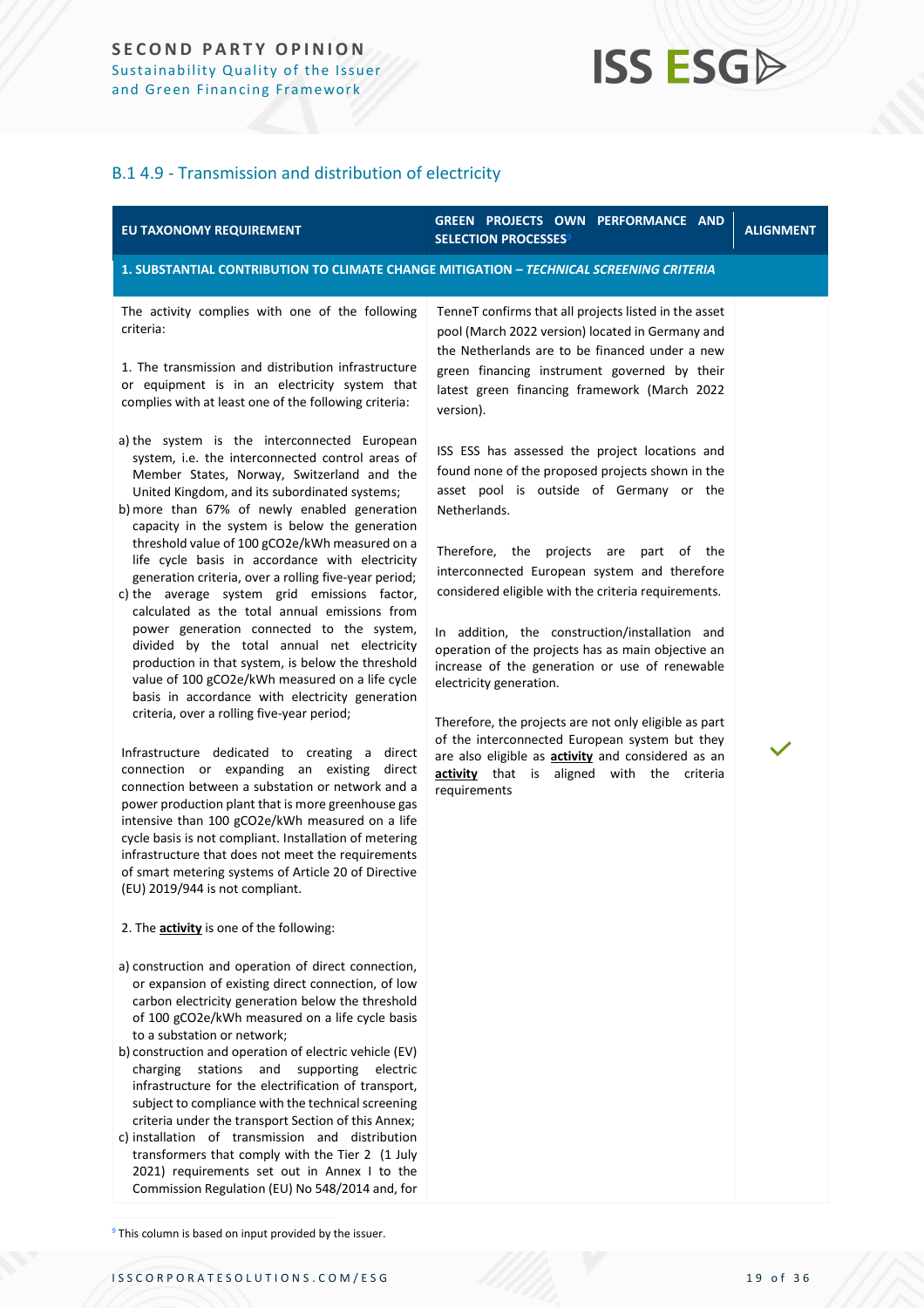## **ISS ESG**

medium power transformers with highest voltage for equipment not exceeding 36 kV, with AAA0 level requirements on no -load losses set out in standard EN 50588 -1.

- d) construction/installation and operation of equipment and infrastructure where the main objective is an increase of the generation or use of renewable electricity generation;
- e) installation of equipment to increase the controllability and observability of the electricity system and to enable the development and integration of renewable energy sources, including: (i) sensors and measurement tools (including meteorological sensors for forecasting renewable production); (ii) communication and control (including advanced software and control rooms, automation of substations or feeders, and voltage control capabilities to adapt to more decentralised renewable infeed).
- f) installation of equipment such as, but not limited to future smart metering systems or those replacing smart metering systems in line with Article 19(6) of Directive (EU) 2019/944 of the European Parliament and of the Council, which meet the requirements of Article 20 of Directive (EU) 2019/944, able to carry information to users for remotely acting on consumption, including customer data hubs;
- g) construction/installation of equipment to allow for exchange of specifically renewable electricity between users;
- h) construction and operation of interconnectors between transmission systems, provided that one of the systems is compliant.

For the purposes of this Section, the following specifications apply:

- a) the rolling five-year period used in determining compliance with the thresholds is based on five consecutive historical years, including the year for which the most recent data are available;
- b) a 'system' means the power control area of the transmission or distribution network where the infrastructure or equipment is installed;
- c) transmission systems may include generation capacity connected to subordinated distribution systems;
- d) distribution systems subordinated to a transmission system that is deemed to be on a trajectory to full decarbonisation may also be deemed to be on a trajectory to full decarbonisation;
- e) to determine compliance, it is possible to consider a system covering multiple control areas which are interconnected and with significant energy exchanges between them, in which case the weighted average emissions factor across all included control areas is used, and individual subordinated transmission or distribution systems within that system is not required to demonstrate compliance separately;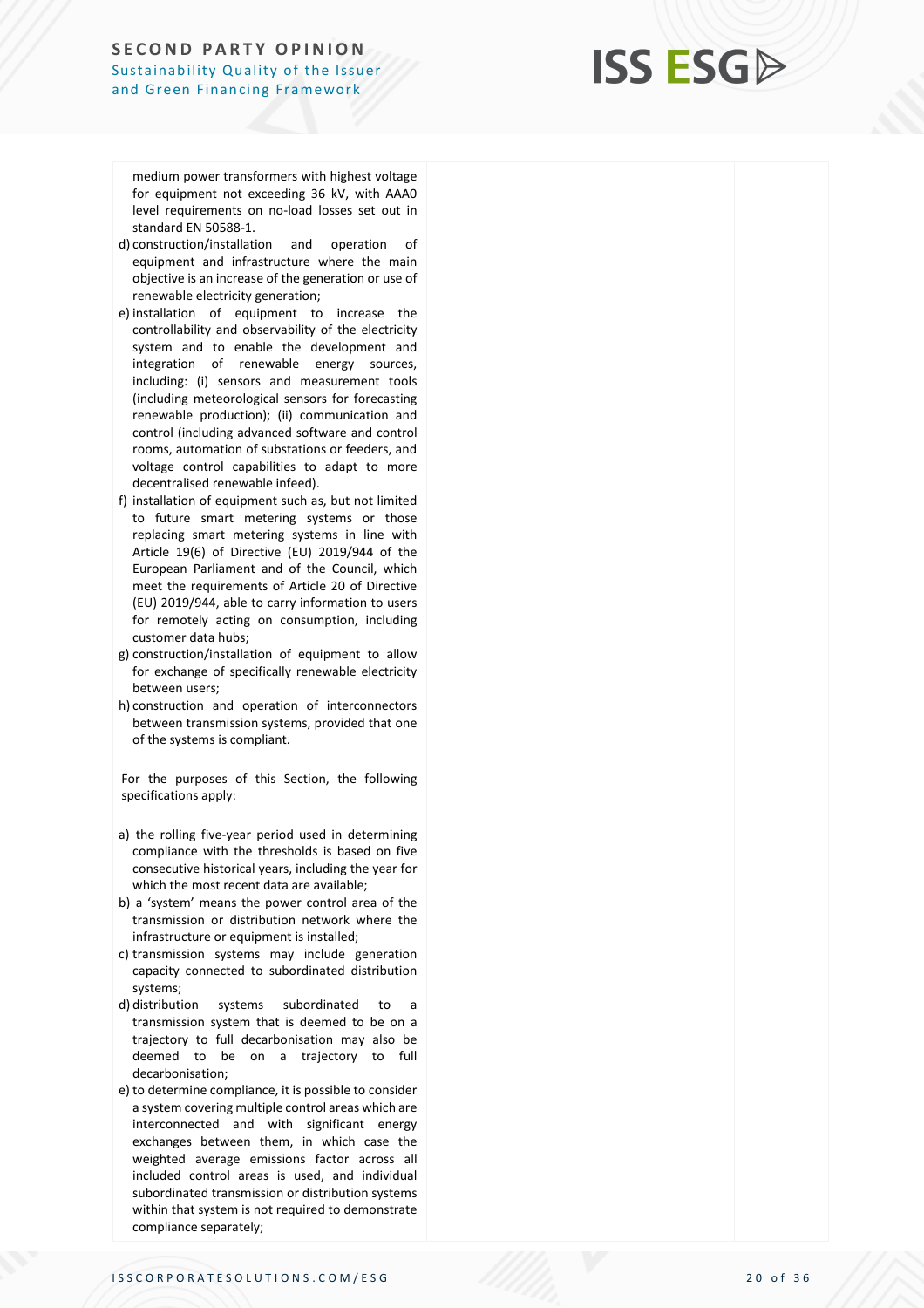

- f) it is possible for a system to become noncompliant after having previously been compliant. In systems that become non-compliant, no new transmission and distribution activities are compliant from that moment onward, until the system complies again with the threshold (except for those activities that are always compliant, see above). Activities in subordinated systems may still be compliant, where those subordinated systems meet the criteria of this Section;
- g) a direct connection or expansion of an existing direct connection to production plants includes infrastructure that is indispensable to carry the associated electricity from the power generating facility to a substation or to the network

#### **2. CLIMATE CHANGE ADAPTATION –** *DO NO SIGNIFICANT HARM CRITERIA*

The physical climate risks that are material to the activity have been identified from those listed in the table in Section II of the Delegated Act by performing a robust climate risk and vulnerability assessment with the following steps:

(a) screening of the activity to identify which physical climate risks from the list in Section II of the Delegated Act may affect the performance of the economic activity during its expected lifetime;

(b) where the activity is assessed to be at risk from one or more of the physical climate risks listed in Section II of the Delegated Act, a climate risk and vulnerability assessment to assess the materiality of the physical climate risks on the economic activity;

(c) an assessment of adaptation solutions that can reduce the identified physical climate risk.

The climate risk and vulnerability assessment is proportionate to the scale of the activity and its expected lifespan, such that:

(a) for activities with an expected lifespan of less than 10 years, the assessment is performed, at least by using climate projections at the smallest appropriate scale;

(b) for all other activities, the assessment is performed using the highest available resolution, state-of-the-art climate projections across the existing range of future scenarios consistent with the expected lifetime of the activity, including, at least, 10 to 30 year climate projections scenarios for major investments.

The climate projections and assessment of impacts are based on best practice and available guidance and take into account the state-of-the-art science for vulnerability and risk analysis and related

TenneT states that it commits to the Taskforce for Climate-related Financial Disclosures (TCFD) recommendations to achieve their strategic goals.

On the organizational level, TenneT has reported the climate risks and opportunities in their annual report<sup>10</sup> following the TCFD recommendation.

TenneT also works together with its supplier to find out a more robust solution to stand with the impact of the climate (including scenarios related to drought, flooding and more extreme weather events). Here is one of the examples of how TenneT works together with their supplier - Netbeheerders leren werken met water<sup>11</sup>

TenneT confirms that it conduct the risk assessments at the planning stage for every single project and the assessment has consider the expected lifetime of the activity, including the Physical climate risks (both acute and chronic), then would take necessary measures (e.g. reengineering the facility or building, change of location and change of materials.)

One of the examples provided by TenneT is as follows: In Noordwaard, where flooding submerged part of a pylon (Mast 58) on the 380 kV line between Krimpen aan den IJssel and Geertruidenberg. TenneT designed a new steel base for the mast, coated to withstand water, and raised the pylon by 4 metres – all while maintaining the power supply.

<sup>10</sup> [https://annualreport.tennet.eu/2021/downloads/560cc31d-c933-40e6-9f4a-cb98702e549b/TenneT\\_IAR\\_2021.pdf](https://annualreport.tennet.eu/2021/downloads/560cc31d-c933-40e6-9f4a-cb98702e549b/TenneT_IAR_2021.pdf)

<sup>11</sup> <https://www.netbeheernederland.nl/nieuws/netbeheerders-leren-werken-met-water-1410> (Dutch Language only)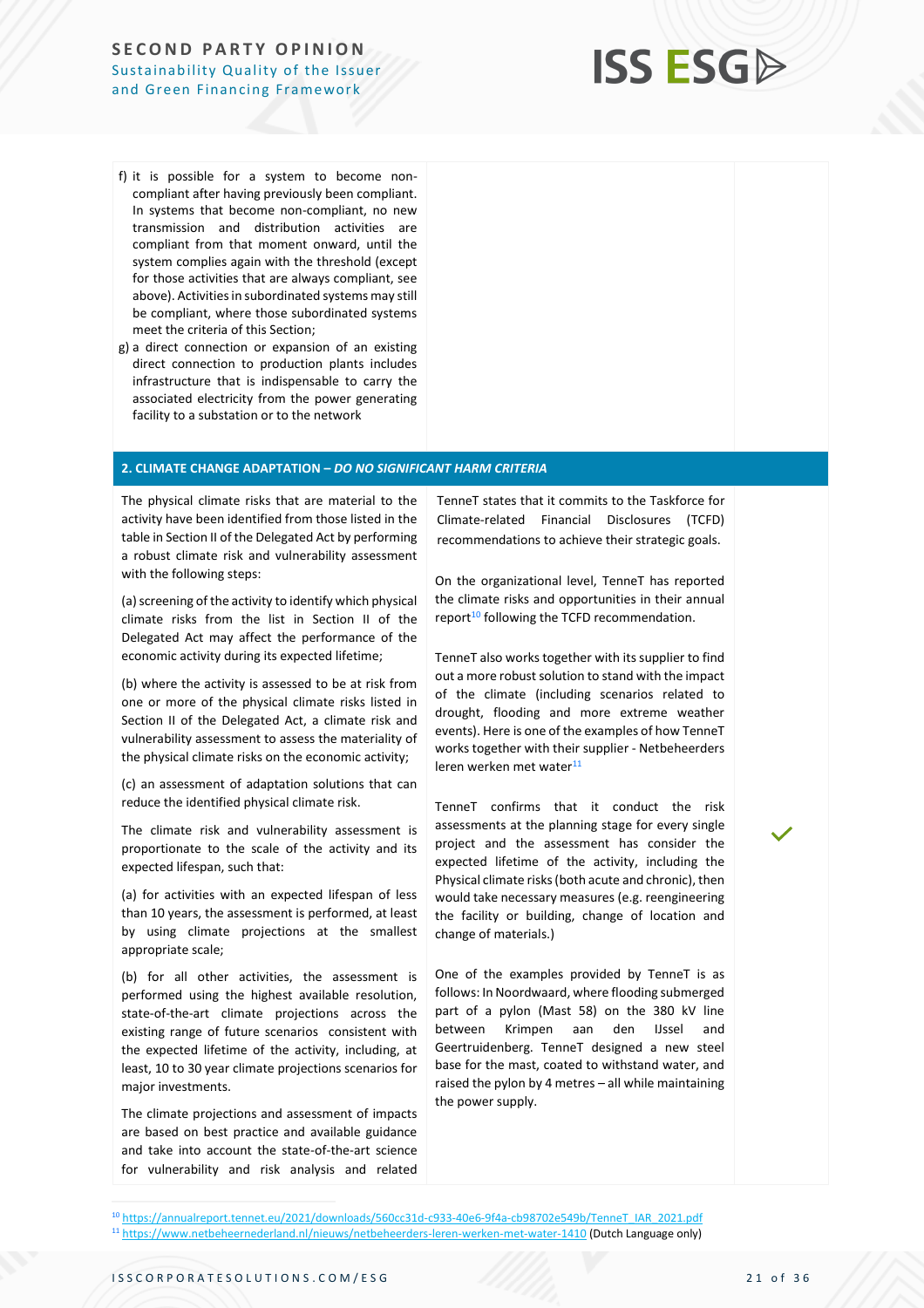

methodologies in line with the most recent Intergovernmental Panel on Climate Change reports, scientific peer-reviewed publications, and open source or paying models.

For existing activities and new activities using existing physical assets, the economic operator implements physical and non-physical solutions ('adaptation solutions'), over a period of time of up to five years, that reduce the most important identified physical climate risks that are material to that activity. An adaptation plan for the implementation of those solutions is drawn up accordingly.

For new activities and existing activities using newlybuilt physical assets, the economic operator integrates the adaptation solutions that reduce the most important identified physical climate risks that are material to that activity at the time of design and construction and has implemented them before the start of operations.

The adaptation solutions implemented do not adversely affect the adaptation efforts or the level of resilience to physical climate risks of other people, of nature, of cultural heritage, of assets and of other economic activities; are consistent with local, sectoral, regional or national adaptation strategies and plans; and consider the use of nature-based solutions or rely on blue or green infrastructure to the extent possible.

**3. WATER AND MARINE RESOURCES –** *DO NO SIGNIFICANT HARM CRITERIA*

N/A

N/A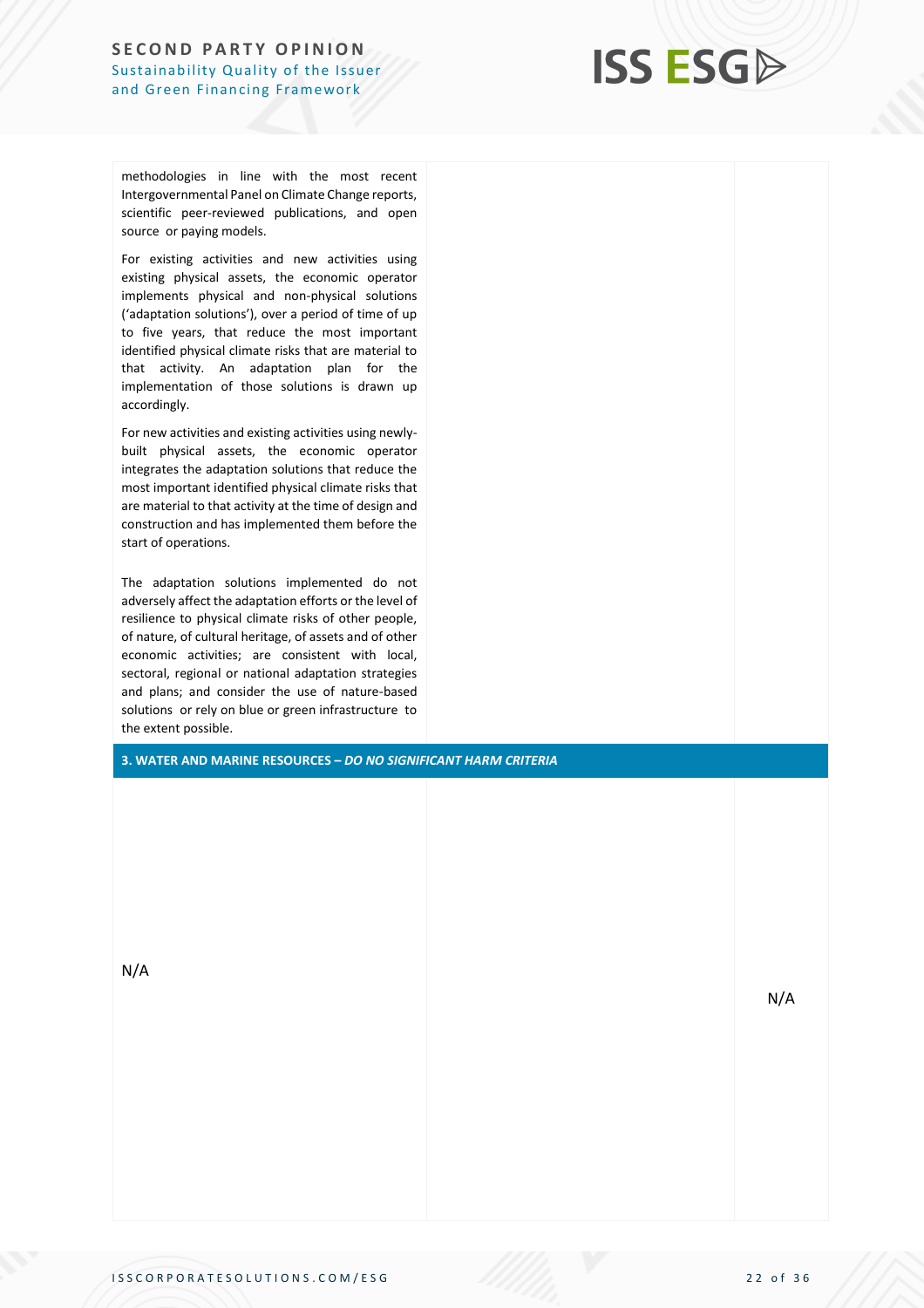## **ISS ESG**

#### **4. CIRCULAR ECONOMY –** *DO NO SIGNIFICANT HARM CRITERIA*

A waste management plan is in place and ensures maximal reuse or recycling at end of life in accordance with the waste hierarchy, including through contractual agreements with waste management partners, reflection in financial projections or official project documentation.

TenneT states that it commits to the principles of the UN Global Compact <sup>12</sup> , Organisation for Economic Development OECD guidelines <sup>13</sup> to minimize their impact on the environment and to facilitate a circular economy.

Examples provided from Tennet's annual report demonstrate how the company minimizes waste and supports the circular economy.

TenneT sets a target to reduce the use of virgin copper and non-recyclable waste by 25% in 2025. (baseline 2020). The target has been transformed into requirements to their supplier (internal document sampled: Employer's Requirements Specifications – IV1234 SPE.00.100-2GW)

TenneT establishes a material passports system for their tenders with a better understanding and insight on material usage in projects. This records all raw materials used in a specific product, stating which include recycled and recyclable material. The passport provides transparency of resource mix and provides a basis to increase the circularity of product components. TenneT states in its annual report that it aims to include a raw material passport system in all its new tenders, allowing a comprehensive view of circularity in its supply chain and close collaboration with its supplier.

#### **5. POLLUTION –** *DO NO SIGNIFICANT HARM CRITERIA*

Overground high voltage lines:

(a) for construction site activities, activities follow the principles of the IFC General Environmental, Health, and Safety Guidelines.

(b) activities respect applicable norms and regulations to limit impact of electromagnetic radiation on human health, including for activities carried out in the Union, the Council recommendation on the limitation of exposure of the general public to electromagnetic fields (0 Hz to 300 GHz) and for activities carried out in third countries, the 1998 Guidelines of International TenneT confirms its construction site activities; activities follow the principles of the IFC General Environmental, Health, and Safety Guidelines.

TenneT also confirms that its activities also respect applicable norms and regulations to limit the impact of electromagnetic radiation on human health as well as all their activities do not use PCBs polyclorinated biphenyls.

TenneT has published a series of Brochures <sup>14</sup>to explain its procedure for constructing the high voltage facilities and the facilities impacting the environment, safety, neighbour property with

<sup>12</sup> [https://www.tennet.eu/fileadmin/user\\_upload/Company/Our\\_Responsibility/CSR\\_2020/UNGC-\\_COP\\_TenneT\\_2020.pdf](https://www.tennet.eu/fileadmin/user_upload/Company/Our_Responsibility/CSR_2020/UNGC-_COP_TenneT_2020.pdf)

<sup>13</sup> [https://www.tennet.eu/fileadmin/user\\_upload/Company/Our\\_Responsibility/CSR\\_2020/Additional\\_CSR\\_data\\_document\\_2020\\_update](https://www.tennet.eu/fileadmin/user_upload/Company/Our_Responsibility/CSR_2020/Additional_CSR_data_document_2020_updated_June_2020.pdf) [d\\_June\\_2020.pdf](https://www.tennet.eu/fileadmin/user_upload/Company/Our_Responsibility/CSR_2020/Additional_CSR_data_document_2020_updated_June_2020.pdf)

<sup>14</sup> <https://www.tennet.eu/nl/ons-hoogspanningsnet/betrokken-bij-de-omgeving/brochures-hoogspanning-en-omgeving/>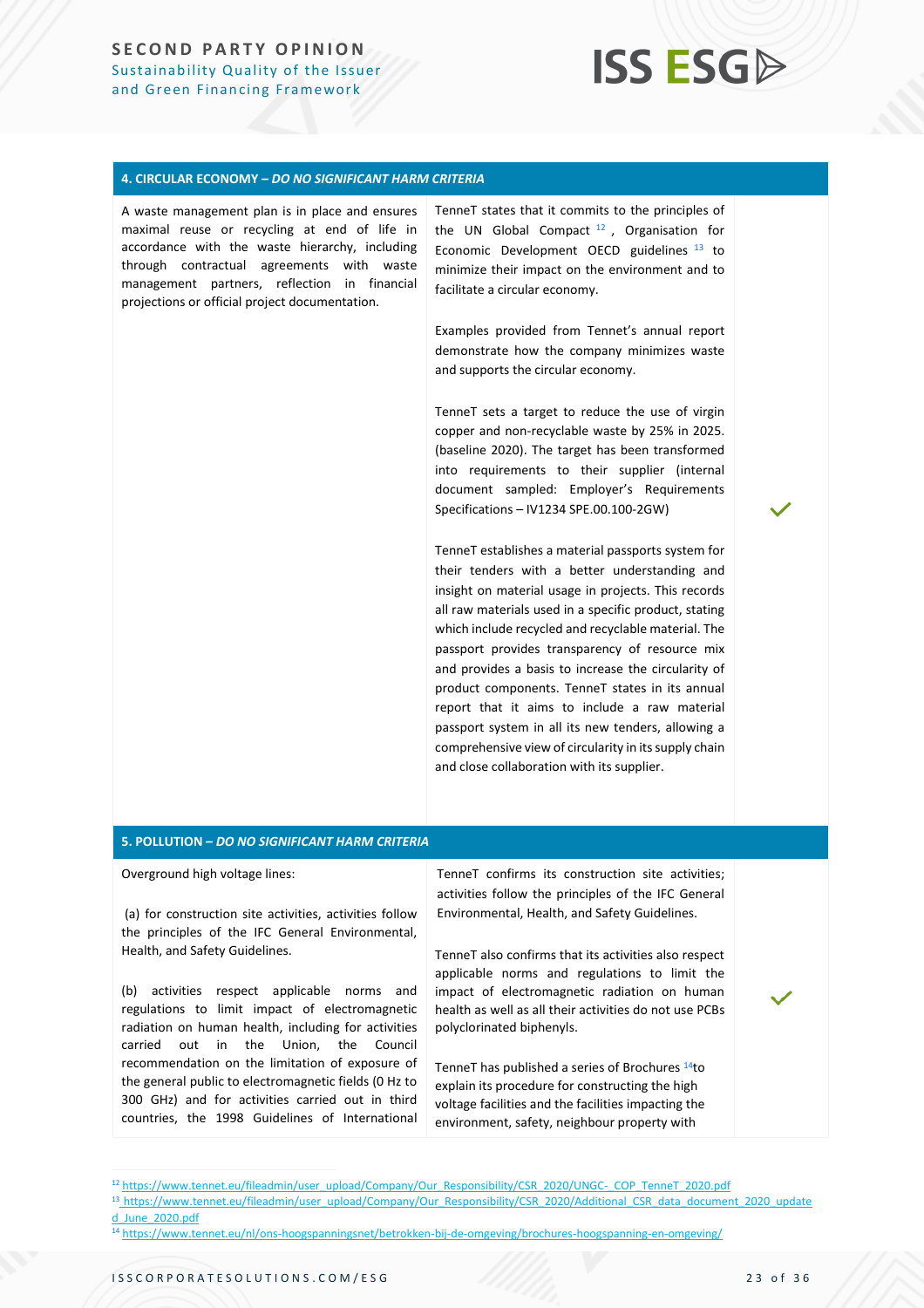

| Commission on Non-Ionizing Radiation Protection<br>(ICNIRP).                                                                                                                                                                                                                                                                                                                                 | measures as well as the compensation<br>arrangement.                                                                                                                                                                                                                                                                                                                                                                                                                                                                                                                                                                                                                                                                                                              |  |
|----------------------------------------------------------------------------------------------------------------------------------------------------------------------------------------------------------------------------------------------------------------------------------------------------------------------------------------------------------------------------------------------|-------------------------------------------------------------------------------------------------------------------------------------------------------------------------------------------------------------------------------------------------------------------------------------------------------------------------------------------------------------------------------------------------------------------------------------------------------------------------------------------------------------------------------------------------------------------------------------------------------------------------------------------------------------------------------------------------------------------------------------------------------------------|--|
| Activities do not use PCBs polyclorinated biphenyls.                                                                                                                                                                                                                                                                                                                                         |                                                                                                                                                                                                                                                                                                                                                                                                                                                                                                                                                                                                                                                                                                                                                                   |  |
| 6. BIODIVERSITY AND ECOSYSTEMS - DO NO SIGNIFICANT HARM CRITERIA                                                                                                                                                                                                                                                                                                                             |                                                                                                                                                                                                                                                                                                                                                                                                                                                                                                                                                                                                                                                                                                                                                                   |  |
| An Environmental Impact Assessment (EIA) or<br>screening has been completed in accordance with<br>Directive 2011/92/EU.                                                                                                                                                                                                                                                                      | All projects are located within the Netherlands and<br>Germany, they are subject to the directive and<br>relevant national legislation for EIAs.                                                                                                                                                                                                                                                                                                                                                                                                                                                                                                                                                                                                                  |  |
| Where an EIA has been carried out, the required<br>and compensation measures<br>mitigation<br>for<br>protecting the environment are implemented.                                                                                                                                                                                                                                             | TenneT confirms all its projects have completed<br>the Environmental Impact Assessment (EIA) in<br>accordance with Directive 2011/92/EU.                                                                                                                                                                                                                                                                                                                                                                                                                                                                                                                                                                                                                          |  |
| For sites/operations located in or near biodiversity-<br>sensitive areas (including the Natura 2000 network<br>of protected areas, UNESCO World Heritage sites<br>and Key Biodiversity Areas, as well as other<br>protected areas), an appropriate assessment, where<br>applicable, has been conducted and based on its<br>conclusions the necessary mitigation measures are<br>implemented. | The Environmental Impact Assessment (EIA) report<br>for projects have been reviewed:<br>1. IJmuiden Ver Alpha Offshore Grid Summary of<br>Phase 2 Environmental Impact Assessment,<br>2. IJmuiden Ver Beta Offshore Grid Summary of<br>Phase 2 Environmental Impact Assessment,<br>3. SAMENVATTING MER NET OP ZEE HOLLANDSE<br>KUST (NOORD) EN (WEST ALPHA),<br>4. Samenvatting milieueffectrapportage ZW380<br>hoogspanningsverbinding Borssele - Rilland,<br>5. Net op zee Hollandse Kust (west Beta) - MER<br>fase 2 Samenvatting - Definitief has been<br>sampled and assessed.<br>6. Wilhelmshaven - Conneforde<br>TenneT has an initiative call "Groene kaart <sup>15"</sup> which<br>focus on nature, biodiversity, communities and<br>society as a whole. |  |

<sup>15</sup> <https://www.tennet.eu/nl/ons-hoogspanningsnet/groene-kaart/>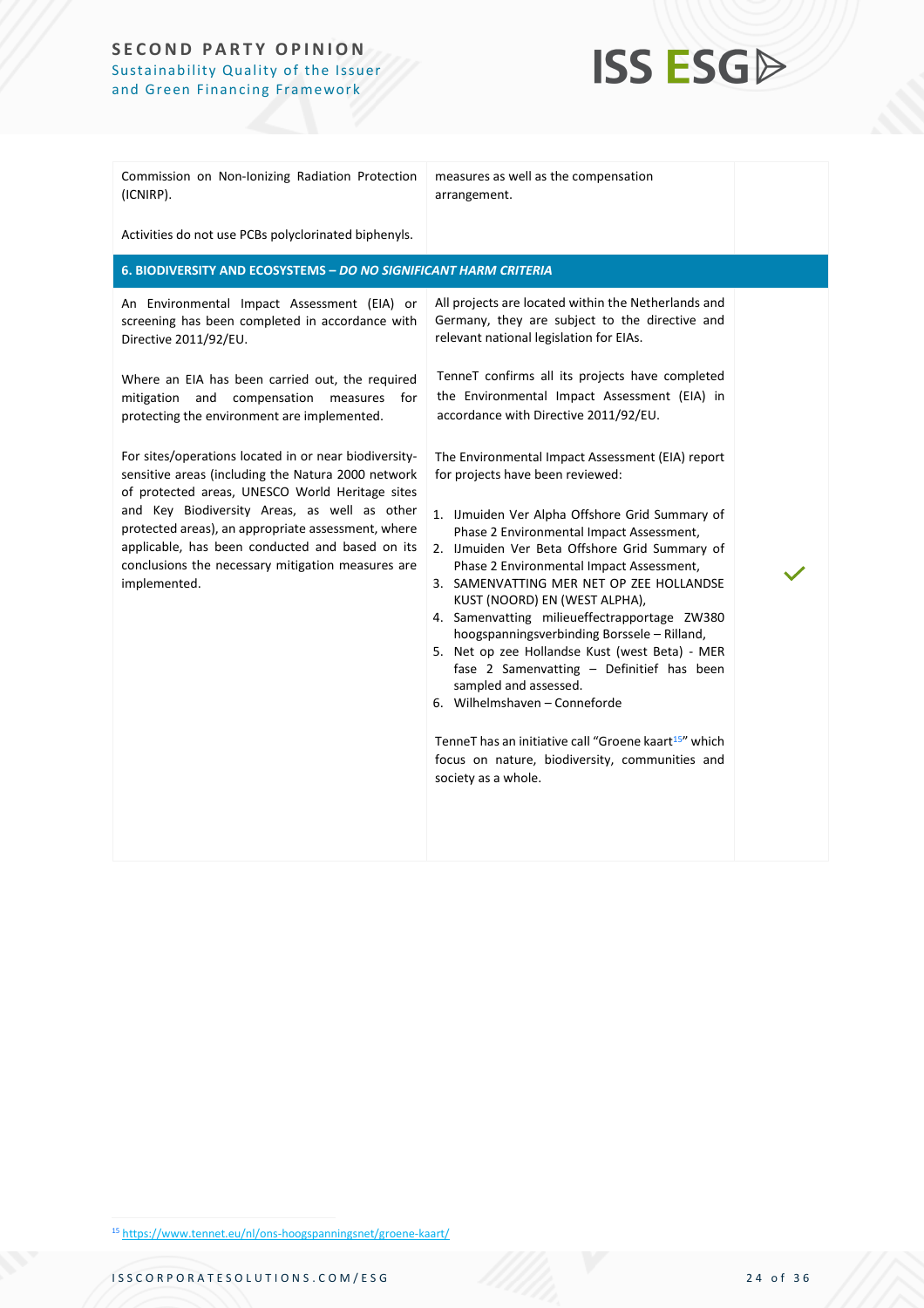### Minimum Social Safeguards

ISS ESG assessed the alignment of the due diligence and selection processes in place with the EU Taxonomy Minimum Social Safeguards as described in Article 18 of the Taxonomy Regulation<sup>16</sup>. The results of this assessment are applicable for every Project Category financed under this framework and are displayed below:

| <b>EU TAXONOMY REQUIREMENT</b>                                                                                                                                                                                                                                                                                                                                                                                                               | <b>GREEN PROJECTS OWN PERFORMANCE AND SELECTION</b><br><b>PROCESSES</b>                                                                                                                                                                                                                                                                                                                                                                                                                                                                                                                                                                                                                                                             | <b>ANALYSIS AGAINST</b><br><b>REQUIREMENT</b> |
|----------------------------------------------------------------------------------------------------------------------------------------------------------------------------------------------------------------------------------------------------------------------------------------------------------------------------------------------------------------------------------------------------------------------------------------------|-------------------------------------------------------------------------------------------------------------------------------------------------------------------------------------------------------------------------------------------------------------------------------------------------------------------------------------------------------------------------------------------------------------------------------------------------------------------------------------------------------------------------------------------------------------------------------------------------------------------------------------------------------------------------------------------------------------------------------------|-----------------------------------------------|
| OECD<br>with<br>the<br>Alignment<br>Guidelines<br>for<br>Multinational<br>Enterprises and the UN Guiding<br>Principles on Business and Human<br>Rights, including the principles and<br>rights set out in the eight<br>fundamental<br>conventions<br>identified in the Declaration of the<br>International Labour Organisation<br>on Fundamental Principles and<br>Work<br>and<br>the<br>Rights<br>at<br>International Bill of Human Rights. | TenneT states that it commits to the principles of the UN<br>Global Compact <sup>17</sup> , Organisation for Economic Development<br>OECD guidelines <sup>18</sup> to respect the human right and uphold<br>social standards.<br>For the UN Guiding Principles on Business and Human<br>Rights (UNGP), TenneT setup Human right assessment<br>framework based on the UNGP and conducted a Human<br>rights assessment in 2018/2019.<br>Regarding the ILO commitment, TenneT also has set<br>expectations regarding the conduct and integrity of its<br>service providers and suppliers. For this purpose, TenneT<br>has published a Supplier Code of Conduct 19 which<br>formulates its expectations and forms part of its contracts |                                               |
|                                                                                                                                                                                                                                                                                                                                                                                                                                              | with suppliers. <sup>20</sup><br>In 2021, TenneT performed 24 supplier visits. It is TenneT's<br>policy to not accept suppliers who fail to meet its standards.<br>In 2021, 20 suppliers met its standards, or were given the<br>opportunity after taking corrective actions. 3 suppliers<br>were not approved and 1 supplier is awaiting the result <sup>21</sup> .<br>TenneT only operates in Germany and the Netherlands. As<br>those are OECD countries, TenneT is also obligated to<br>comply with the OECD Guidelines for MNE.                                                                                                                                                                                                |                                               |

<sup>16</sup> <https://eur-lex.europa.eu/legal-content/EN/TXT/?uri=CELEX%3A32020R0852>

<sup>17</sup> [https://www.tennet.eu/fileadmin/user\\_upload/Company/Our\\_Responsibility/CSR\\_2020/UNGC-\\_COP\\_TenneT\\_2020.pdf](https://www.tennet.eu/fileadmin/user_upload/Company/Our_Responsibility/CSR_2020/UNGC-_COP_TenneT_2020.pdf)

<sup>18</sup> [https://www.tennet.eu/fileadmin/user\\_upload/Company/Our\\_Responsibility/CSR\\_2020/Additional\\_CSR\\_data\\_document\\_2020\\_update](https://www.tennet.eu/fileadmin/user_upload/Company/Our_Responsibility/CSR_2020/Additional_CSR_data_document_2020_updated_June_2020.pdf) [d\\_June\\_2020.pdf](https://www.tennet.eu/fileadmin/user_upload/Company/Our_Responsibility/CSR_2020/Additional_CSR_data_document_2020_updated_June_2020.pdf)

<sup>&</sup>lt;sup>19</sup> [https://www.tennet.eu/fileadmin/user\\_upload/Company/Procurement/DE/Supplier\\_Code\\_of\\_Conduct.pdf](https://www.tennet.eu/fileadmin/user_upload/Company/Procurement/DE/Supplier_Code_of_Conduct.pdf)

<sup>20</sup> <https://www.tennet.eu/company/compliance/compliance-at-tennet/>

<sup>21</sup> [https://annualreport.tennet.eu/2021/downloads/560cc31d-c933-40e6-9f4a-cb98702e549b/TenneT\\_IAR\\_2021.pdf](https://annualreport.tennet.eu/2021/downloads/560cc31d-c933-40e6-9f4a-cb98702e549b/TenneT_IAR_2021.pdf)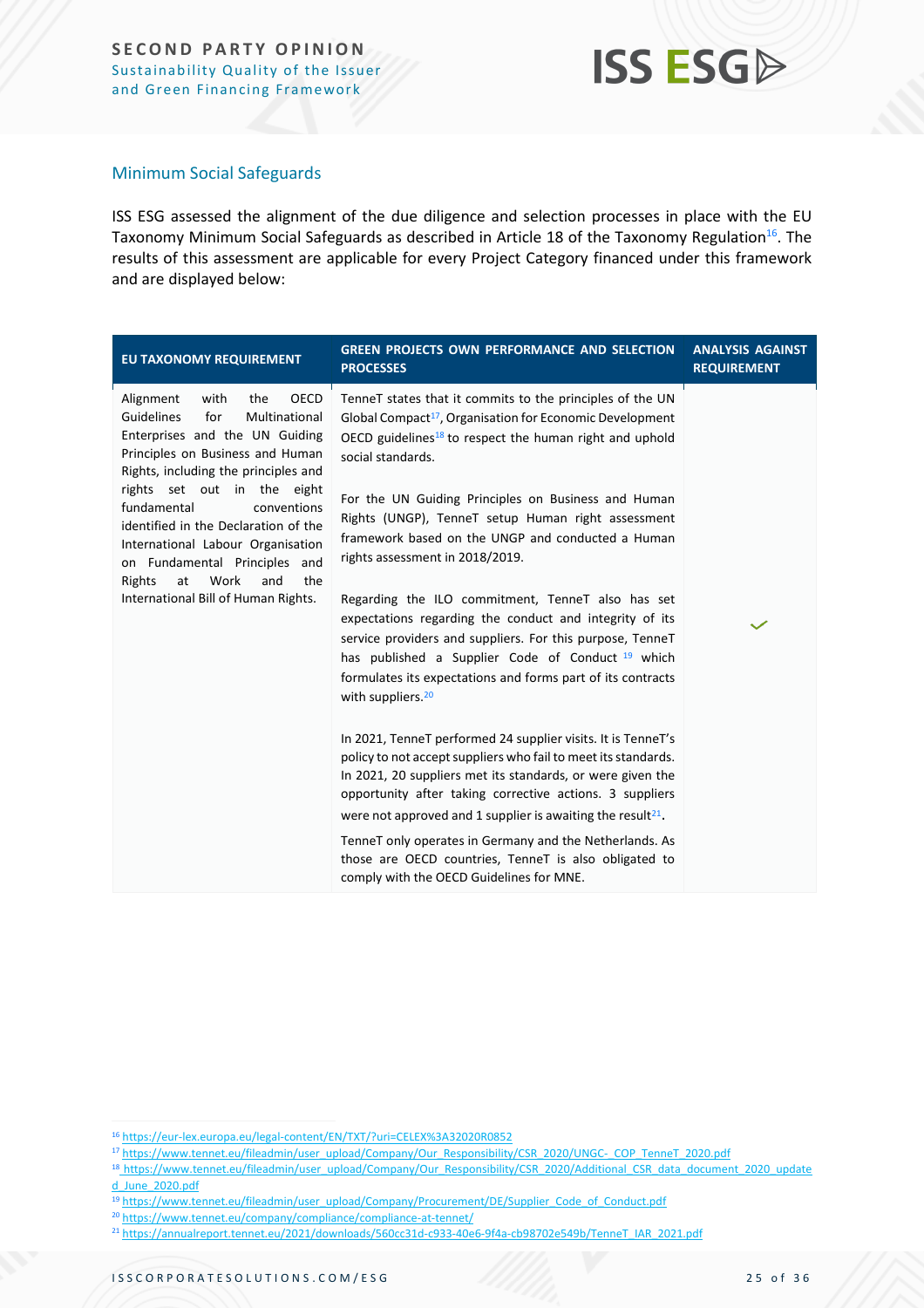

### DISCLAIMER

- 1. Validity of the SPO: As long as TenneT's Green Financing Framework does not change significantly.
- 2. ISS ESG uses a scientifically based rating concept to analyse and evaluate the environmental and social performance of companies and countries. In doing so, we adhere to the highest quality standards which are customary in responsibility research worldwide. In addition, we create a Second Party Opinion (SPO) on bonds based on data from the issuer.
- 3. We would, however, point out that we do not warrant that the information presented in this SPO is complete, accurate or up to date. Any liability on the part of ISS ESG in connection with the use of these SPO, the information provided in them and the use thereof shall be excluded. In particular, we point out that the verification of the compliance with the se- lection criteria is based solely on random samples and documents submitted by the issuer.
- 4. All statements of opinion and value judgements given by us do not in any way constitute purchase or investment recommendations. In particular, the SPO is no assessment of the economic profitability and credit worthiness of a bond but refers exclusively to the social and environmental criteria mentioned above.
- 5. We would point out that this SPO, in particular the images, text and graphics contained therein, and the layout and company logo of ISS ESG and ISS-ESG are protected under copyright and trademark law. Any use thereof shall require the express prior written consent of ISS. Use shall be deemed to refer in particular to the copying or duplication of the SPO wholly or in part, the distribution of the SPO, either free of charge or against payment, or the exploitation of this SPO in any other conceivable manner.

The issuer that is the subject of this report may have purchased self-assessment tools and publications from ISS Corporate Solutions, Inc. ("ICS"), a wholly-owned subsidiary of ISS, or ICS may have provided advisory or analytical services to the issuer. No employee of ICS played a role in the preparation of this report. If you are an ISS institutional client, you may inquire about any issuer's use of products and services from ICS by emailing disclosure@issgovernance.com.

This report has not been submitted to, nor received approval from, the United States Securities and Exchange Commission or any other regulatory body. While ISS exercised due care in compiling this report, it makes no warranty, express or implied, regarding the accuracy, completeness or usefulness of this information and assumes no liability with respect to the consequences of relying on this information for investment or other purposes. In particular, the research and scores provided are not intended to constitute an offer, solicitation or advice to buy or sell securities nor are they intended to solicit votes or proxies.

Deutsche Börse AG ("DB") owns an approximate 80% stake in ISS HoldCo Inc., the holding company which wholly owns ISS. The remainder of ISS HoldCo Inc. is held by a combination of Genstar Capital ("Genstar") and ISS management. ISS has formally adopted policies on non-interference and potential conflicts of interest related to DB, Genstar, and the board of directors of ISS HoldCo Inc. These policies are intended to establish appropriate standards and procedures to protect the integrity and independence of the research, recommendations, ratings and other analytical offerings produced by ISS and to safeguard the reputations of ISS and its owners. Further information regarding these policies are available at https://www.issgovernance.com/compliance/due-diligence-materials.© 2022 | Institutional Shareholder Services and/or its affiliates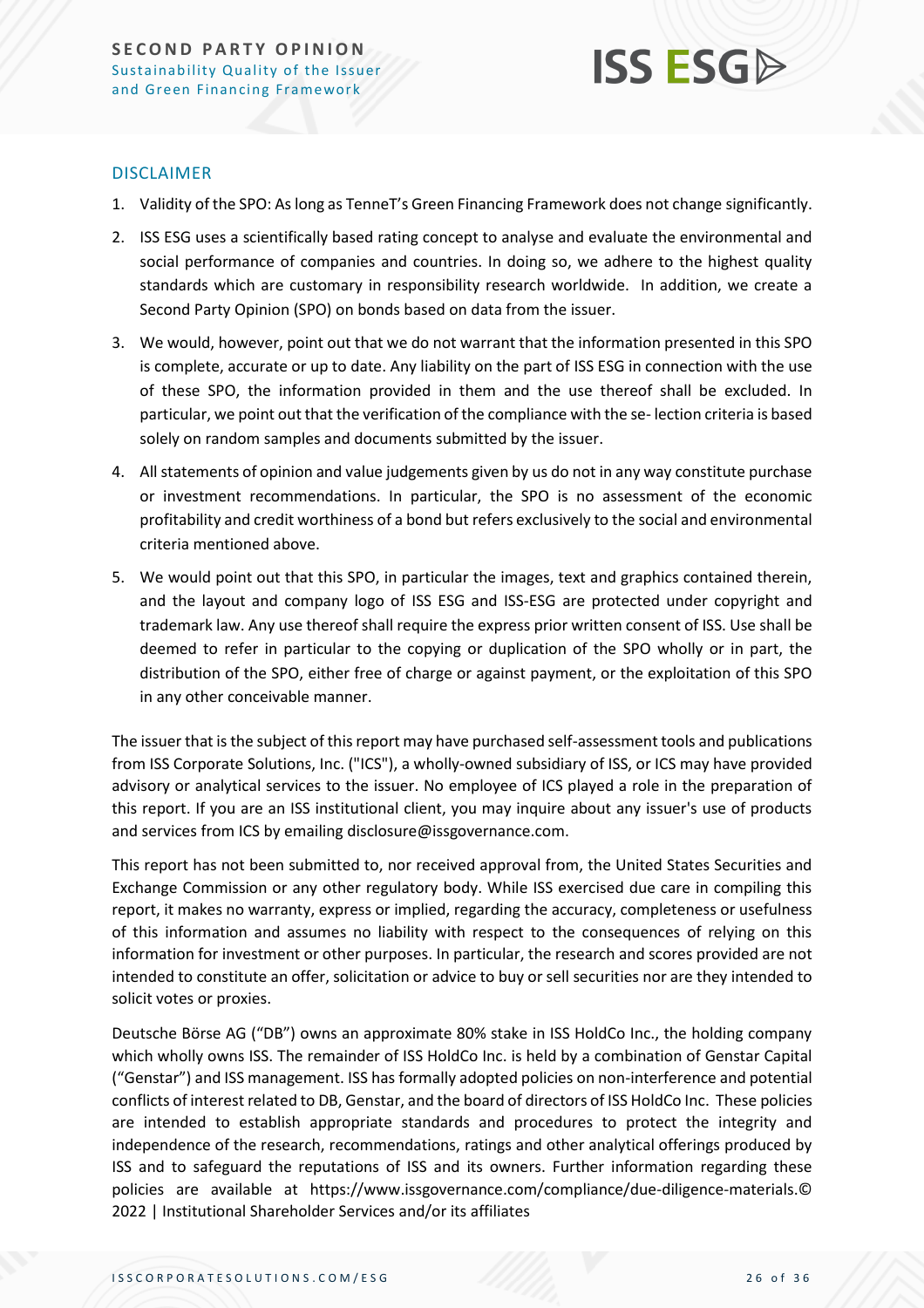### <span id="page-26-0"></span>ANNEX 1: Methodology

### EU Taxonomy

ISS ESG evaluates whether the details of the nominated projects and assets or project selection eligibility criteria included in the TenneT's Green Financing Framework meet the criteria listed in relevant Activities in the EU Taxonomy Climate Delegated Act (June 2021) .

The evaluation shows to understand if TenneT's project categories are indicatively in line with the requirements listed in the EU Taxonomy Technical Annex.

The evaluation was carried out using information and documents provided to ISS ESG on a confidential basis by TenneT (e.g. Due Diligence Reports). Further, national legislation and standards, depending on the project category location, were drawn on to complement the information provided by the issuer.

### Environmental and social risks assessment methodology

ISS ESG evaluates whether the assets included in the asset pool match the eligible project category and criteria listed in the Green Bond KPIs.

All percentages refer to the amount of assets within one category (e.g. wind power). Additionally, the assessment "no or limited information is available" either indicates that no information was made available to ISS ESG or that the information provided did not fulfil the requirements of the ISS ESG Green Bond KPIs.

The evaluation was carried out using information and documents provided to ISS ESG on a confidential basis by TenneT (e.g. Due Diligence Reports). Further, national legislation and standards, depending on the asset location, were drawn on to complement the information provided by the issuer.

### Assessment of the contribution and association to the SDG

The 17 Sustainable Development Goals (SDGs) were endorsed in September 2015 by the United Nations and provide a benchmark for key opportunities and challenges toward a more sustainable future. Using a proprietary method, ISS ESG identifies the extent to which TenneT's Green Financing Instruments contributes to related SDGs.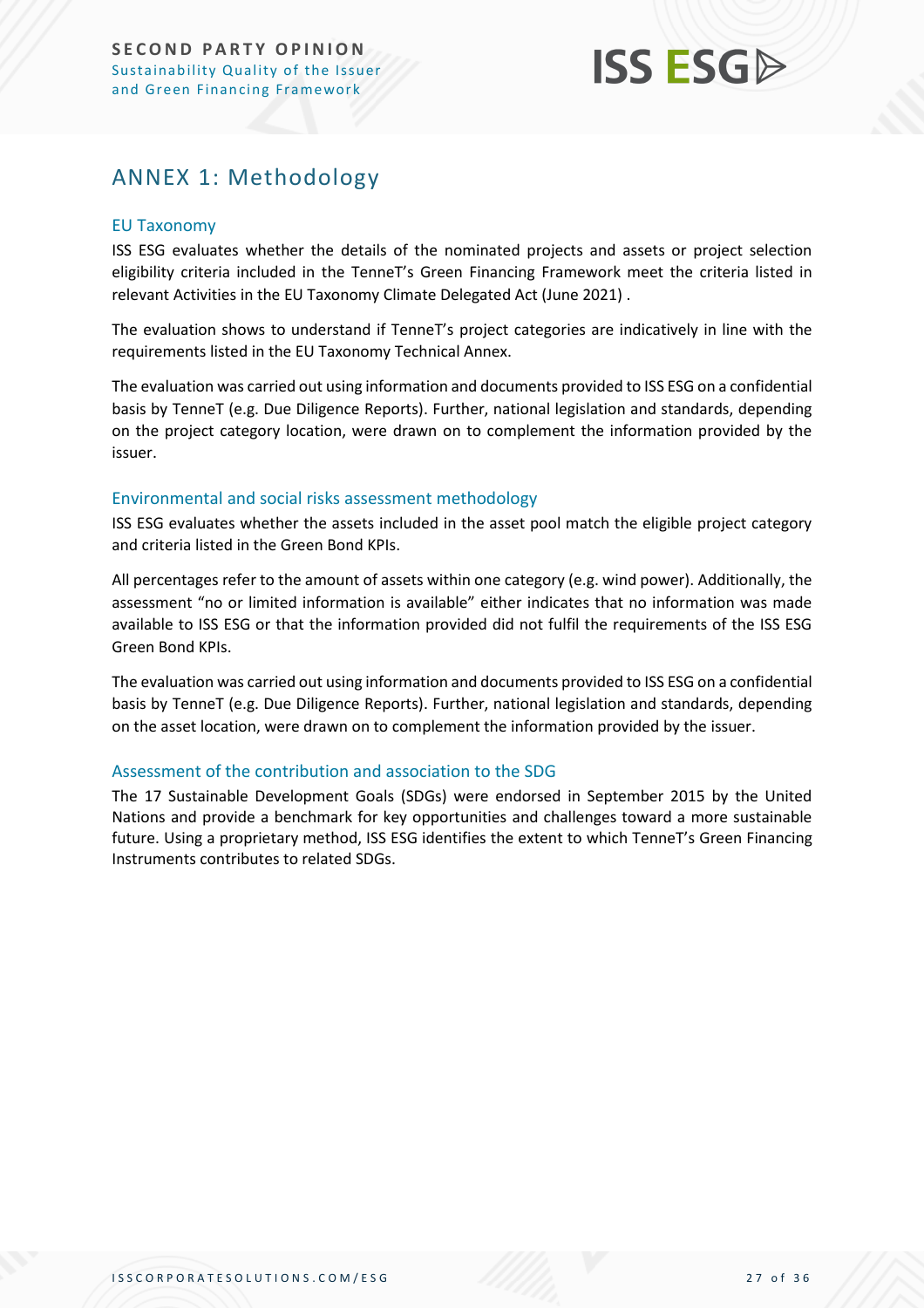### <span id="page-27-0"></span>ANNEX 2: ISS ESG Corporate Rating Methodology

### Methodology - Overview

The ESG Corporate Rating methodology was originally developed by Institutional Shareholder Services Germany (formerly oekom research) and has been consistently updated for more than 25 years.

**ESG Corporate Rating** - The ESG Corporate Rating universe, which is currently expanding from more than 8,000 corporate issuers to a targeted 10,000 issuers in 2020, covers important national and international indices as well as additional companies from sectors with direct links to sustainability and the most important bond issuers that are not publicly listed companies.

The assessment of a company's social & governance and environmental performance is based on approximately 100 environmental, social and governance indicators per sector, selected from a pool of 800+ proprietary indicators. All indicators are evaluated independently based on clearly defined performance expectations and the results are aggregated, taking into account each indicator's and each topic's materiality-oriented weight, to yield an overall score (rating). If no relevant or up-to-date company information with regard to a certain indicator is available, and no assumptions can be made based on predefined standards and expertise, e.g. known and already classified country standards, the indicator is assessed with a D-.

In order to obtain a comprehensive and balanced picture of each company, our analysts assess relevant information reported or directly provided by the company as well as information from reputable independent sources. In addition, our analysts actively seek a dialogue with the assessed companies during the rating process and companies are regularly given the opportunity to comment on the results and provide additional information.

**Analyst Opinion** - Qualitative summary and explanation of the central rating results in three dimensions:

(1) Opportunities - assessment of the quality and the current and future share of sales of a company's products and services, which positively or negatively contribute to the management of principal sustainability challenges.

(2) Risks - summary assessment of how proactively and successfully the company addresses specific sustainability challenges found in its business activity and value chain, thus reducing its individual risks, in particular regarding its sector's key issues.

(3) Governance - overview of the company's governance structures and measures as well as of the quality and efficacy of policies regarding its ethical business conduct.

**Norm-Based Research - Severity Indicator** - The assessment of companies' sustainability performance in the ESG Corporate Rating is informed by a systematic and comprehensive evaluation of companies' ability to prevent and mitigate ESG controversies. ISS ESG conducts research and analysis [on corporate involvement in verified or alleged failures to respect recognized standards](https://www.issgovernance.com/esg/screening/esg-screening-solutions/#nbr_techdoc_download) for responsible business conduct through [Norm-Based](https://www.issgovernance.com/esg/screening/esg-screening-solutions/#nbr_techdoc_download) Research.

Norm-Based Research is based on authoritative standards for responsible business conduct such as the UN Global Compact, the OECD Guidelines for Multinational Enterprises, the UN Guiding Principles for Business and Human Rights and the Sustainable Development Goals.

As a stress-test of corporate disclosure, Norm-Based Research assesses the following:

- Companies' ability to address grievances and remediate negative impacts
- Degree of verification of allegations and claims
- Severity of impact on people and the environment, and systematic or systemic nature of malpractices

Severity of impact is categorized as Potential, Moderate, Severe, Very severe. This informs the ESG Corporate Rating.

**Decile Rank** - The Decile Rank indicates in which decile (tenth part of total) the individual Corporate Rating ranks within its industry from 1 (best – company's rating is in the first decile within its industry) to 10 (lowest – company's rating is in the tenth decile within its industry). The Decile Rank is determined based on the underlying numerical score of the rating. If the total number of companies within an industry cannot be evenly divided by ten, the surplus company ratings are distributed from the top (1 decile) to the bottom. If there are Corporate Ratings with identical absolute scores that span a division in decile ranks, all ratings with an equal decile score are classified in the higher decile, resulting in a smaller number of Corporate Ratings in the decile below.

**Distribution of Ratings** - Overview of the distribution of the ratings of all companies from the respective industry that are included in the ESG Corporate Rating universe (company portrayed in this report: dark blue).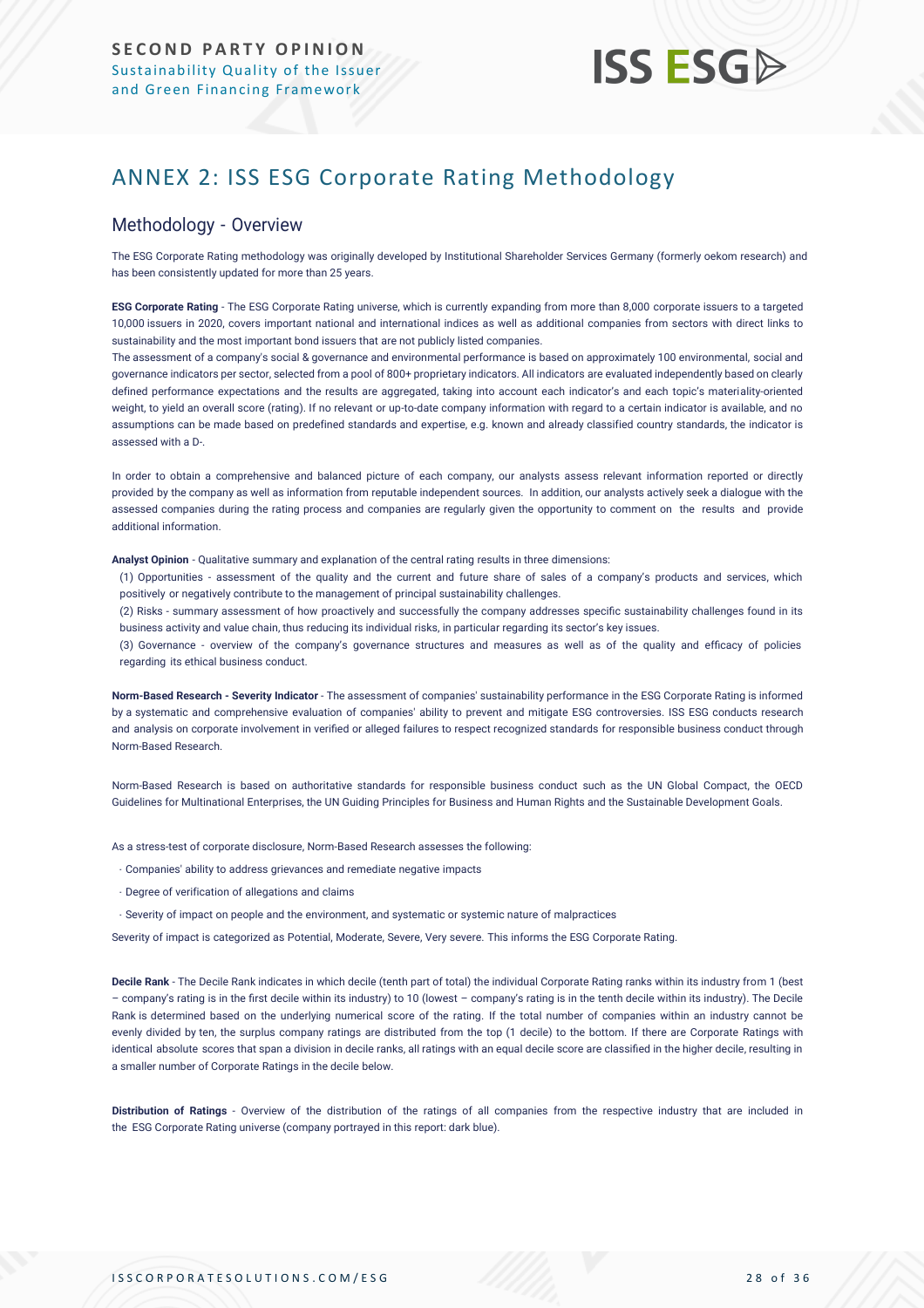## **ISS ESG**

**Industry Classification** - The social and environmental impacts of industries differ. Therefore, based on its relevance, each industry analyzed is classified in a Sustainability **Matrix** 

Depending on this classification, the two dimensions of the ESG Corporate Rating, the Social Rating and the Environmental Rating, are weighted and the sector-specific minimum requirements for the ISS ESG Prime Status (Prime threshold) are defined (absolute best-in-class approach).



**Industry Leaders** - List (in alphabetical order) of the top three companies in an industry from the ESG Corporate Rating universe at the time of generation of this report.

**Key Issue Performance** - Overview of the company's performance with regard to the key social and environmental issues in the industry, compared to the industry average.

**Performance Score** - The ESG Performance Score allows for cross-industry comparisons using a standardized best-in-class threshold that is valid across all industries. It is the numerical representation of the alphabetic ratings (D- to A+) on a scale of 0 to 100 with 50 representing the prime threshold. All companies with values greater than 50 are Prime, while companies with values less than 50 are Not Prime. As a result, intervals are of varying size depending on the original industry-specific prime thresholds.

**Rating History** - Development of the company's rating over time and comparison to the average rating in the industry.

**Rating Scale** - Companies are rated on a twelve-point scale from A+ to D-:

A+: the company shows excellent performance.

D-: the company shows poor performance (or fails to demonstrate any commitment to appropriately address the topic).

Overview of the range of scores achieved in the industry (light blue) and indication of the grade of the company evaluated in this report (dark blue).

**Sources of Information** - A selection of sources used for this report is illustrated in the annex.

Status & Prime Threshold - Companies are categorized as Prime if they achieve/exceed the sustainability performance requirements (Prime threshold) defined by ISS ESG for a specific industry (absolute best-in-class approach) in the ESG Corporate Rating. Prime companies are sustainability leaders in their industry and are better positioned to cope with material ESG challenges and risks, as well as to seize opportunities, than their Not Prime peers. The financial materiality of the Prime Status has been confirmed by performance studies, showing a continuous outperformance of the Prime portfolio when compared to conventional indices over more than 14 years. Metric. The interaction of the material company's failure to disclose the second of the second of transparence or lack of transparence or lack of the second or lack of the second or lack of the second or lack of the second

**Transparency Level** - The Transparency Level indicates the company's materiality-adjusted disclosure level regarding the environmental and social performance indicators defined in the ESG Corporate Rating. It takes into consideration whether the company has disclosed relevant information regarding a specific indicator, either in its public ESG disclosures or as part of the rating feedback process, as well as the indicator's materiality reflected in its absolute weight in the rating. The calculated percentage is classified in five transparency levels following the scale below.

- 0% < 20%: very low
- 20% < 40%: low
- 40% < 60%: medium
- 60% < 80%: high
- 80% 100%: very high

For example, if a company discloses information for indicators with a cumulated absolute weight in the rating of 23 percent, then its Transparency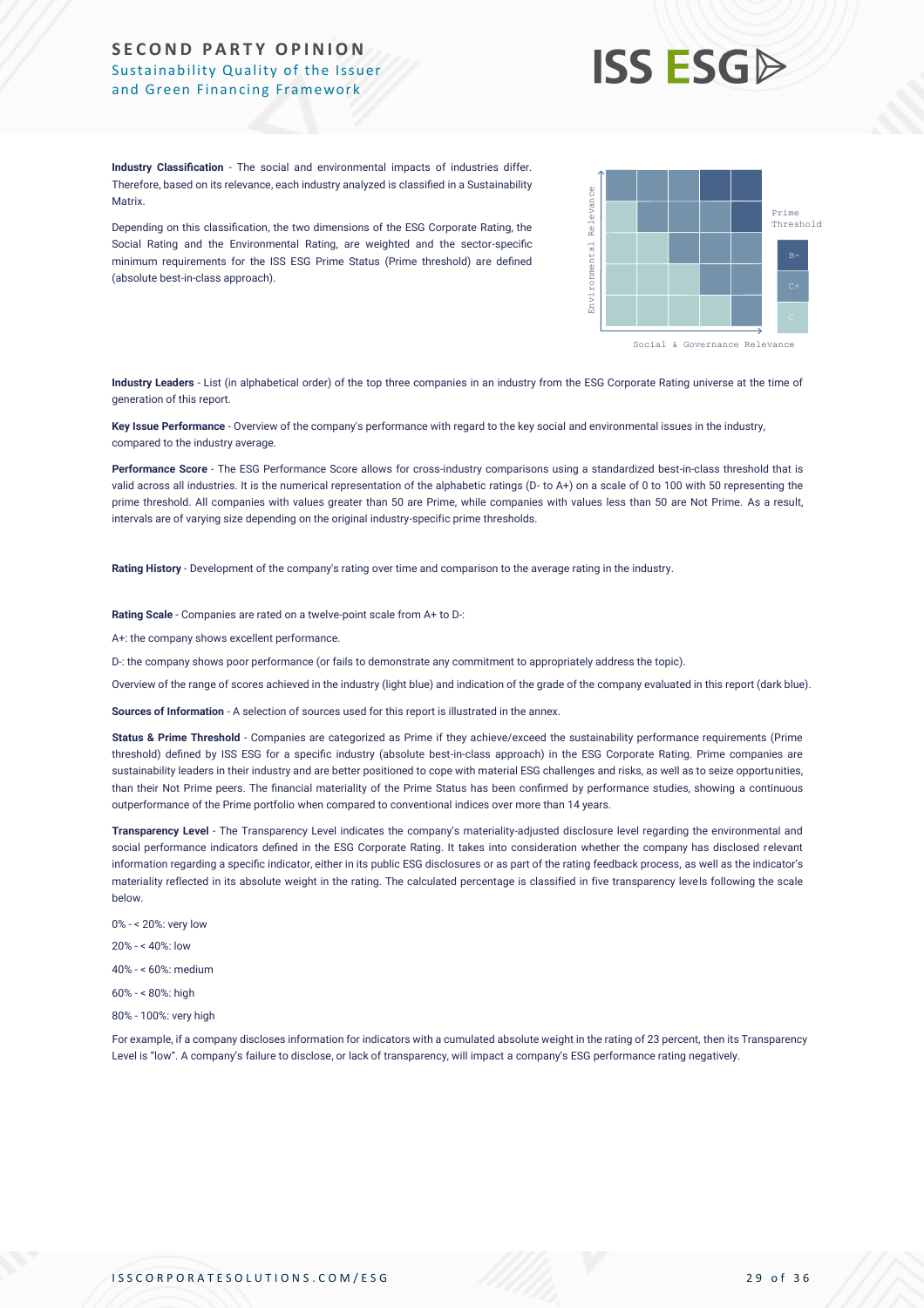

### <span id="page-29-0"></span>ANNEX 3: Quality management processes

### **SCOPE**

TenneT commissioned ISS ESG to compile a Green Financing Instruments SPO. The Second Party Opinion process includes verifying whether the Green Financing Framework aligns with the ICMA GBP and LMA GLP and to assess the sustainability credentials of its Green Financing Instruments, as well as the issuer's sustainability strategy.

### **CRITERIA**

Relevant Standards for this Second Party Opinion

- **ICMA Green Bond Principles (June 2021)**
- **E** LMA Green Loan Principles (February 2021)
- EU Taxonomy Climate Delegated Act (June 2021)

### ISSUER'S RESPONSIBILITY

TenneT's responsibility was to provide information and documentation on:

- **Framework**
- Asset pool
- Documentation of ESG risks management at the asset level

### ISS ESG's VERIFICATION PROCESS

ISS ESG is one of the world's leading independent environmental, social and governance (ESG) research, analysis and rating houses. The company has been actively involved in the sustainable capital markets for over 25 years. Since 2014, ISS ESG has built up a reputation as a highly-reputed thought leader in the green and social bond market and has become one of the first CBI approved verifiers.

ISS ESG has conducted this independent Second Party Opinion of the Green Financing Instruments to be issued by TenneT based on ISS ESG methodology and in line with the ICMA GBP and LMA GLP.

The engagement with TenneT took place from February to March 2022

### ISS ESG's BUSINESS PRACTICES

ISS has conducted this verification in strict compliance with the ISS Code of Ethics, which lays out detailed requirements in integrity, transparency, professional competence and due care, professional behaviour and objectivity for the ISS business and team members. It is designed to ensure that the verification is conducted independently and without any conflicts of interest with other parts of the ISS Group.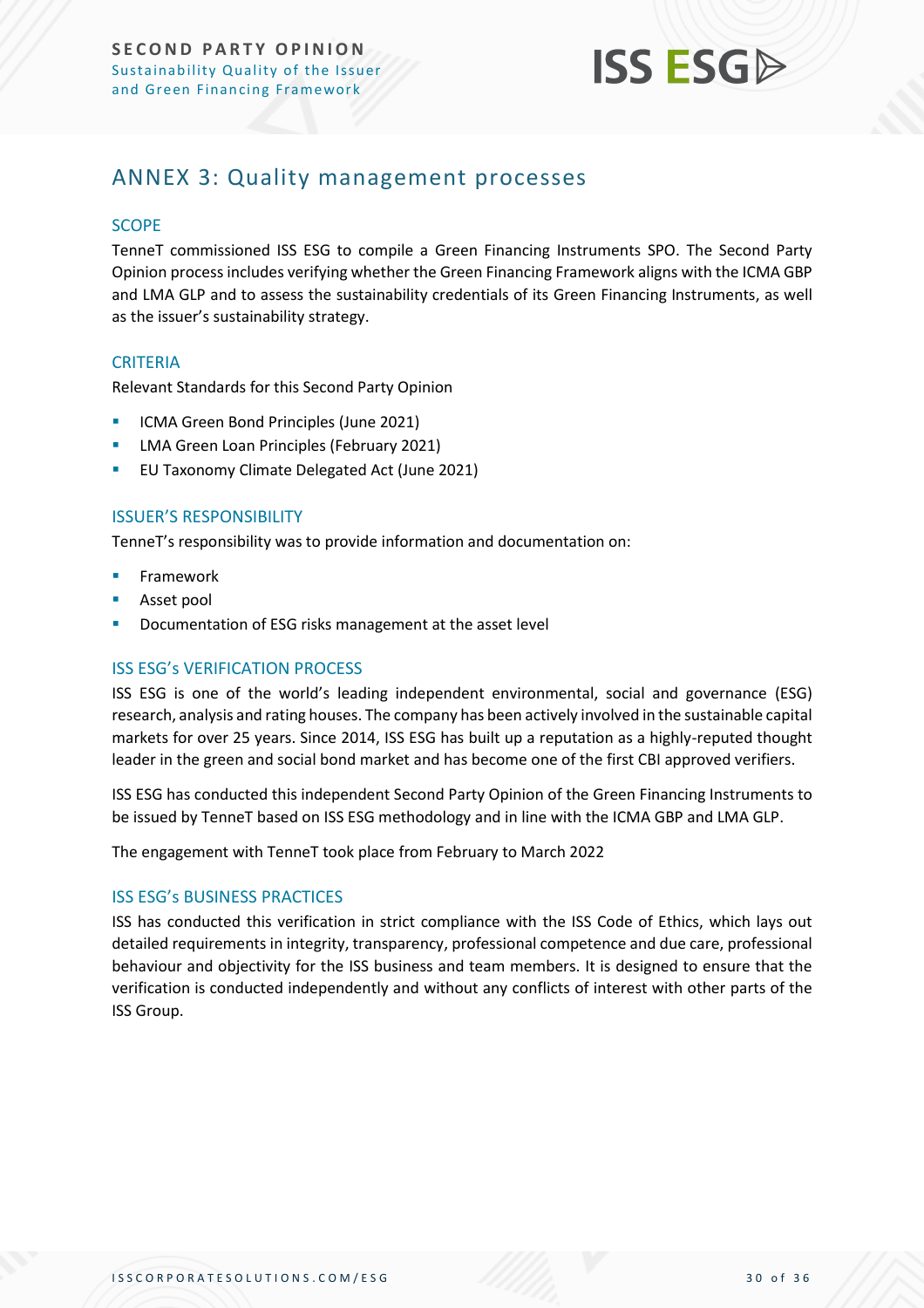

### <span id="page-30-0"></span>ANNEX 4: Current Green Asset Portfolio

Currently the following projects are included in the Green Asset Portfolio and financed through TenneT's Green Bonds:

| <b>PROJECT</b>                          | <b>CONNECTION</b><br><b>START</b> | <b>CONNECTION</b><br><b>END</b> | <b>TRANSMISS</b><br><b>ION</b><br><b>POWER</b> | <b>CABLE</b><br><b>LENGTH</b><br><b>TOTAL</b><br>(SUBMARINE;<br>ONSHORE) | <b>EXPECTED</b><br><b>CONSTRUC</b><br><b>TION</b><br><b>START</b> | <b>EXPECTED</b><br><b>OPERATION</b><br><b>START</b> | <b>ADDED IN</b><br><b>GREEN</b><br><b>PROJECT</b><br>PORTFOLIO <sup>22</sup> |
|-----------------------------------------|-----------------------------------|---------------------------------|------------------------------------------------|--------------------------------------------------------------------------|-------------------------------------------------------------------|-----------------------------------------------------|------------------------------------------------------------------------------|
| Pirach -<br>Pleinting                   | Pirach                            | Pleinting                       | 3,6 GW                                         | 80 km                                                                    | 2026                                                              | 2030                                                | March 2022                                                                   |
| Oberbachern -<br><b>Ottenhofen</b>      | Oberbachern                       | Ottenhofen                      | 4,0 GW                                         | 47 km                                                                    | 2023                                                              | 2031                                                | <b>March 2022</b>                                                            |
| Ganderkesee -<br>St.Hülfe               | Ganderkesee                       | Hülfe                           | 3,6 GW                                         | 60,84 km                                                                 | 2017                                                              | 2023                                                | <b>March 2022</b>                                                            |
| Hamburg/Nor<br>d - Dollern              | Hamburg/Nor<br>d                  | <b>Dollern</b>                  | 3,6 GW                                         | 43 km                                                                    | 2017                                                              | 2019                                                | March 2022                                                                   |
| Stade -<br>Landesbergen                 | Stade                             | Landesbergen                    | 4,0 GW                                         | 167 km                                                                   | 2016                                                              | 2026                                                | March 2022                                                                   |
| Ostküstenleitu<br>ng                    | Abschnitt<br>Segeberg             | Siems                           | 3,6 GW                                         | 126,5 km                                                                 | 2022                                                              | 2027                                                | March 2022                                                                   |
| Conneforde -<br>Cloppenburg -<br>Merzen | Conneforde                        | Merzen                          | 3,6 GW                                         | 97,6 km                                                                  | 2022                                                              | 2026                                                | March 2022                                                                   |
| Wahle -<br><b>Mecklar</b>               | Wahle                             | Mecklar                         | 3,6 GW                                         | 225,2 km                                                                 | 2015                                                              | 2026                                                | March 2022                                                                   |
| Altheim - St.<br>Peter                  | Altheim                           | St. Peter                       | 3,6 GW                                         | 86 km                                                                    | 2019                                                              | 2026                                                | March 2022                                                                   |

 $22$  Only projects newly added (March 2022) to the project portfolio were assessed the alignment against the criteria of the EU Taxonomy (Climate Delegated Act of June 2021).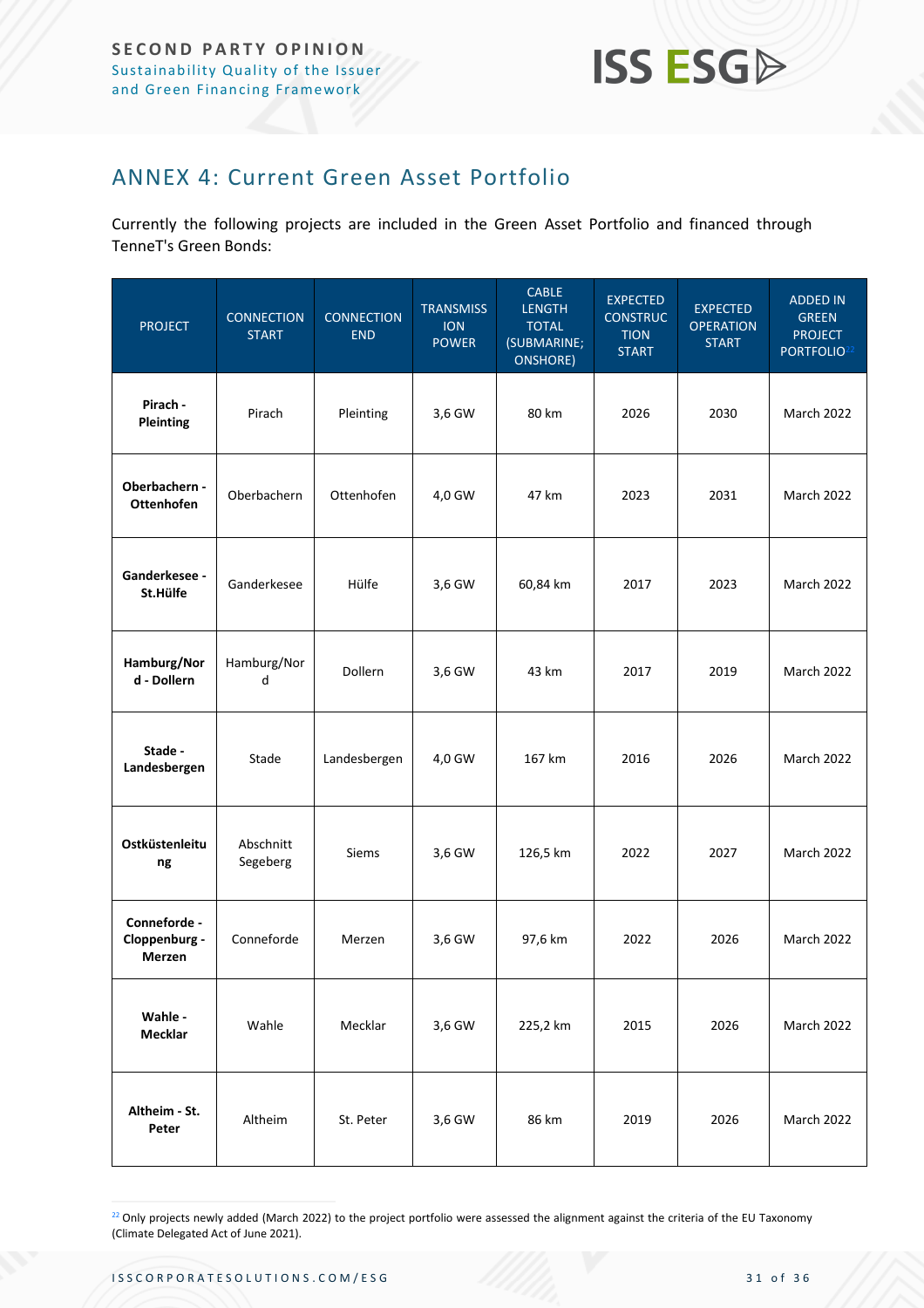### **SECOND PARTY OPINION** Sustainability Quality of the Issuer

and Green Financing Framework

## **ISS ESG**

| <b>PROJECT</b>                             | <b>CONNECTION</b><br><b>START</b>                          | <b>CONNECTION</b><br><b>END</b> | <b>TRANSMISS</b><br><b>ION</b><br><b>POWER</b> | <b>CABLE</b><br><b>LENGTH</b><br><b>TOTAL</b><br>(SUBMARINE;<br>ONSHORE) | <b>EXPECTED</b><br><b>CONSTRUC</b><br><b>TION</b><br><b>START</b> | <b>EXPECTED</b><br><b>OPERATION</b><br><b>START</b> | <b>ADDED IN</b><br><b>GREEN</b><br><b>PROJECT</b><br>PORTFOLIO <sup>23</sup> |
|--------------------------------------------|------------------------------------------------------------|---------------------------------|------------------------------------------------|--------------------------------------------------------------------------|-------------------------------------------------------------------|-----------------------------------------------------|------------------------------------------------------------------------------|
| Emden/Ost -<br>Conneforde                  | Emden/Ost                                                  | Conneforde                      | 2,8 GW                                         | 59,2 km                                                                  | 2017                                                              | 2022                                                | March 2022                                                                   |
| Willemshaven<br>- Conneforde               | Wilhelmshave<br>n                                          | Conneforde                      | 3,6 GW                                         | 29,7 km                                                                  | 2016                                                              | 2020                                                | March 2022                                                                   |
| Zuid West -<br>Oost                        | Rilland                                                    | Tilburg                         | 2,6 GW                                         | 163 km                                                                   | 2024                                                              | 2030                                                | March 2022                                                                   |
| Zuid West -<br>West                        | Borssele                                                   | Rilland                         | 2,6 GW                                         | 43 km                                                                    | 2016                                                              | 2023                                                | March 2022                                                                   |
| BorWin6                                    | Plattform<br>BorWin kappa                                  | Büttel                          | 980 MW                                         | 233 km                                                                   | 2022                                                              | 2027                                                | March 2022                                                                   |
| BalWin1                                    | Between N-<br>9.1 and N-9.2<br>(North Sea)                 | Unterweser                      | 2 GW                                           | 258 km                                                                   | 2023                                                              | 2029                                                | March 2022                                                                   |
| <b>Hollandse Kust</b><br><b>West Alpha</b> | Windenergieg<br>ebied<br>Hollandse<br>Kust (west<br>Alpha) | Wijk aan Zee                    | 700 MW                                         | 70 km                                                                    | 2020                                                              | 2024                                                | March 2022                                                                   |
| <b>Hollandse Kust</b><br><b>West Beta</b>  | Windenergieg<br>ebied<br>Hollandse<br>Kust (west<br>Beta)  | Wijk aan Zee                    | 700 MW                                         | 68 km                                                                    | 2022                                                              | 2026                                                | <b>March 2022</b>                                                            |
| Ijmuiden Ver<br>Alpha                      | Windgebied 1                                               | <b>Borssele</b>                 | 2 GW                                           | 179 km                                                                   | 2023                                                              | 2028                                                | March 2022                                                                   |
| Ijmuiden Ver<br>Beta                       | Windgebied 1                                               | Maasvlakte                      | 2 GW                                           | 158 km                                                                   | 2023                                                              | 2029                                                | March 2022                                                                   |

<sup>23</sup> Only projects newly added to the project portfolio (March 2022) were assessed the alignment against the criteria of the EU Taxonomy (Climate Delegated Act of June 2021).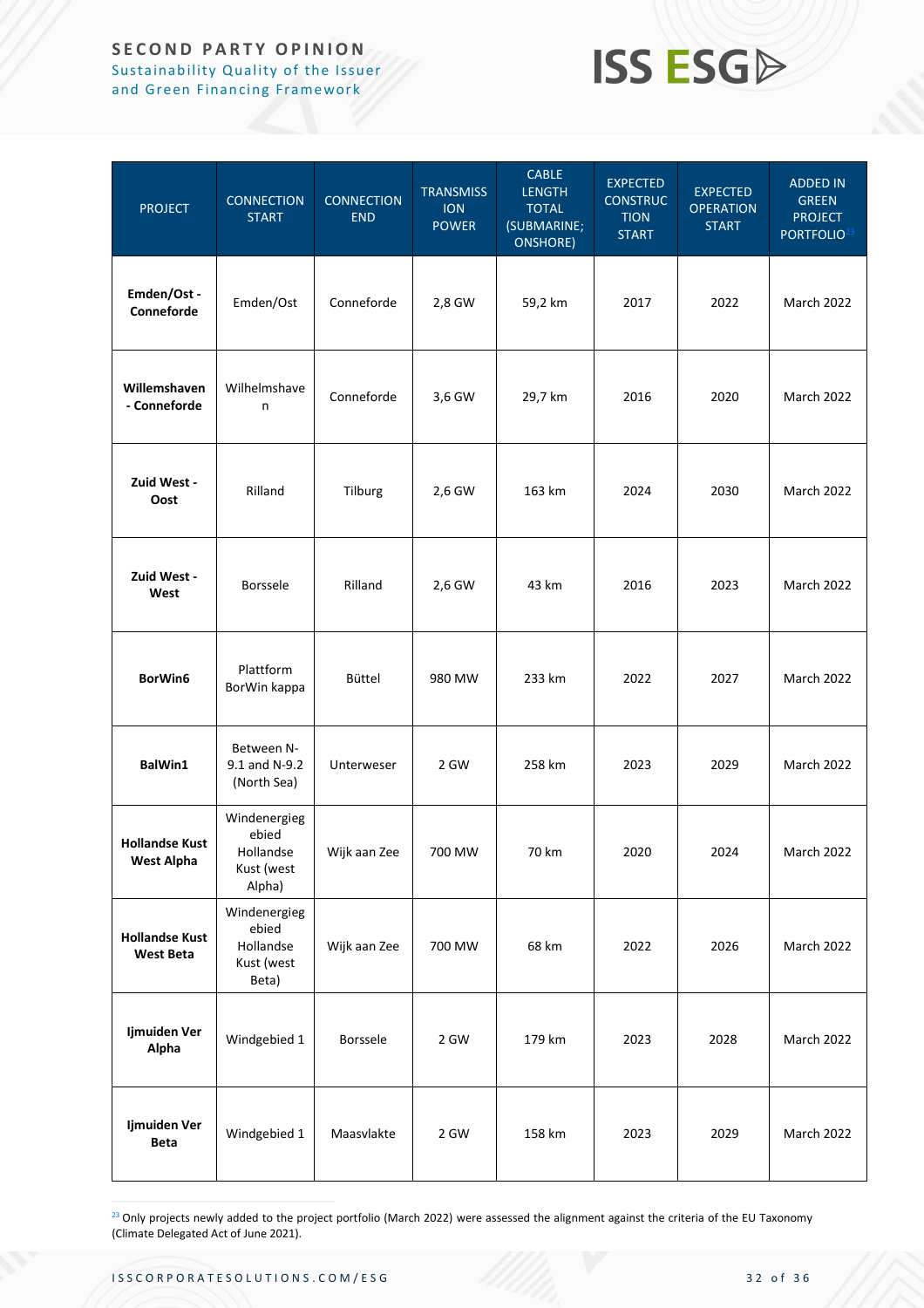### **SECOND PARTY OPINION** Sustainability Quality of the Issuer

and Green Financing Framework

## **ISS ESG**

| <b>PROJECT</b>        | <b>CONNECTION</b><br><b>START</b> | <b>CONNECTION</b><br><b>END</b> | <b>TRANSMISS</b><br><b>ION</b><br><b>POWER</b> | <b>CABLE</b><br><b>LENGTH</b><br><b>TOTAL</b><br>(SUBMARINE;<br><b>ONSHORE)</b> | <b>EXPECTED</b><br><b>CONSTRUC</b><br><b>TION</b><br><b>START</b> | <b>EXPECTED</b><br><b>OPERATION</b><br><b>START</b> | <b>ADDED IN</b><br><b>GREEN</b><br><b>PROJECT</b><br>PORTFOLIO <sup>24</sup> |
|-----------------------|-----------------------------------|---------------------------------|------------------------------------------------|---------------------------------------------------------------------------------|-------------------------------------------------------------------|-----------------------------------------------------|------------------------------------------------------------------------------|
| <b>Alfa Ventus</b>    | AlfaVentus<br>platform            | Hagermarsch,<br>Germany         | 62 MW                                          | 66km<br>(60km; 6km)                                                             | 2006                                                              | 2009                                                | <b>March 2020</b>                                                            |
| <b>Borssele alpha</b> | <b>Borssele</b><br>alpha          | Borssele,<br>Netherlands        | 700 MW                                         | 60 km<br>(59 km; 1 km)                                                          | 2017                                                              | 2019                                                | March 2018                                                                   |
| <b>Borssele beta</b>  | <b>Borssele</b><br>beta           | Borssele,<br><b>Netherlands</b> | 700 MW                                         | 66 km<br>(65 km; 1 km)                                                          | 2017                                                              | 2020                                                | March 2018                                                                   |
| BorWin1               | <b>BorWin</b><br>alpha            | Diele,<br>Germany               | 400 MW                                         | 200 km<br>(125 km; 75<br>km)                                                    | 2008                                                              | 2010                                                | June 2017                                                                    |
| BorWin2               | <b>BorWin</b><br>beta             | Diele,<br>Germany               | 800 MW                                         | 200 km<br>(125 km; 75<br>km)                                                    | 2010                                                              | 2015                                                | March 2017                                                                   |
| BorWin3               | <b>BorWin</b><br>gamma            | Emden Ost,<br>Germany           | 900 MW                                         | 160 km<br>(130 km; 30<br>km)                                                    | 2015                                                              | 2019                                                | May 2016                                                                     |
| DolWin5               | DolWin<br>epsilon                 | Emden-Ost,<br>Germany           | 900 MW                                         | 130 km<br>(100km;<br>30km)                                                      | 2021<br>(Cable),<br>2024<br>(platform)                            | 2024                                                | March 2021                                                                   |
| Borwin5               | <b>BorWin</b><br>epsilon          | Garrel-Ost,<br>Germany          | 900MW                                          | 230 km<br>(110km; 120<br>km)                                                    | 2022                                                              | 2025                                                | March 2021                                                                   |
| Dolwin1               | DolWin<br>alpha                   | Dörpen West,<br>Germany         | 800 MW                                         | 165 km<br>(75 km; 90<br>km)                                                     | 2011                                                              | 2015                                                | May 2015                                                                     |
| DolWin2               | DolWin<br>beta                    | Dörpen West,<br>Germany         | 916 MW                                         | 135 km<br>(45 km; 90<br>km)                                                     | 2012                                                              | 2016                                                | May 2015                                                                     |

<sup>24</sup> Only projects newly added to the project portfolio (March 2022) were assessed the alignment against the criteria of the EU Taxonomy (Climate Delegated Act of June 2021).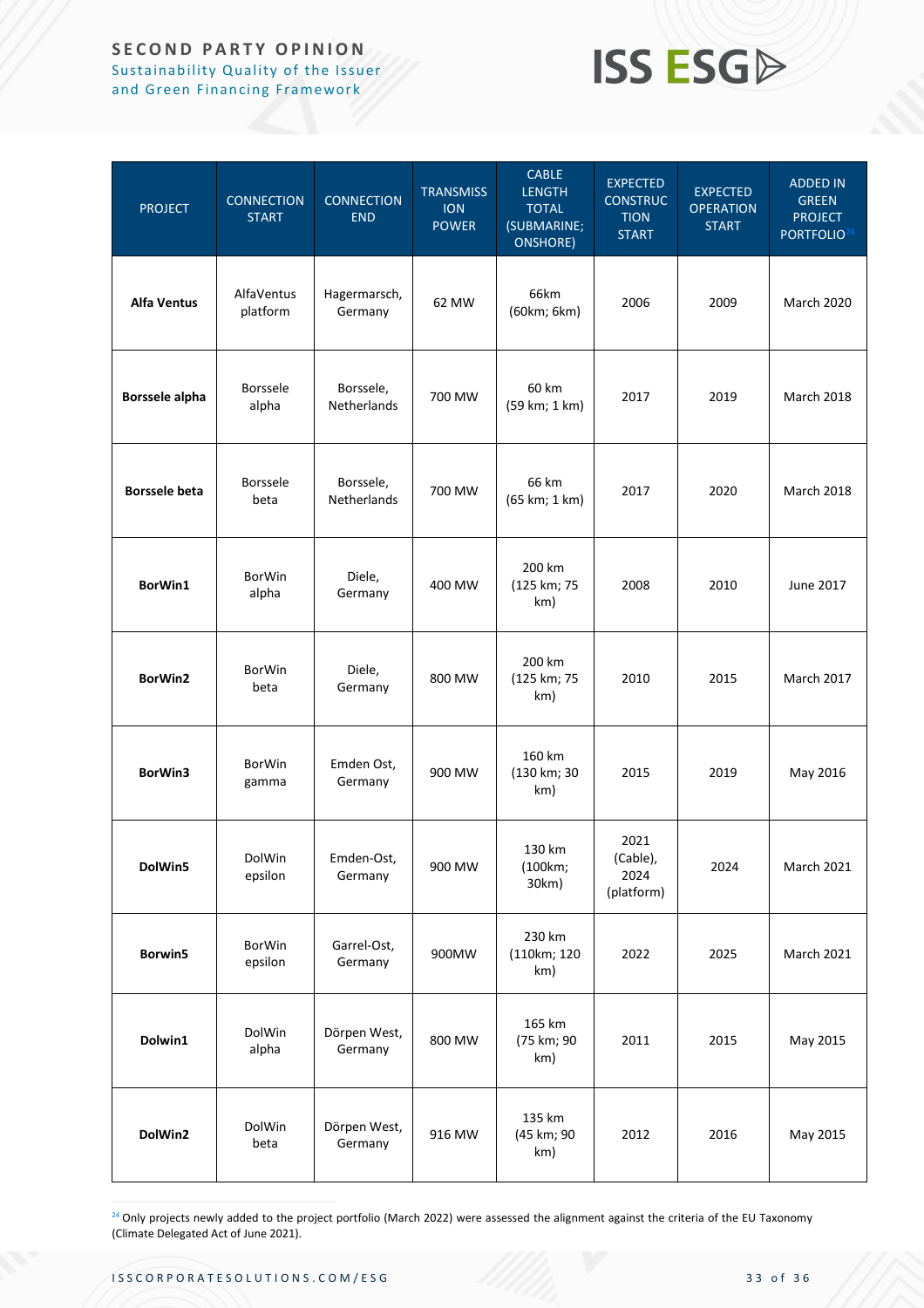### **SECOND PARTY OPINION** Sustainability Quality of the Issuer

and Green Financing Framework

## **ISS ESG**

| <b>PROJECT</b>               | <b>CONNECTION</b><br><b>START</b>                                                                                                  | <b>CONNECTION</b><br><b>END</b>                                                                 | <b>TRANSMISS</b><br><b>ION</b><br><b>POWER</b> | <b>CABLE</b><br><b>LENGTH</b><br><b>TOTAL</b><br>(SUBMARINE;<br><b>ONSHORE)</b>        | <b>EXPECTED</b><br><b>CONSTRUC</b><br><b>TION</b><br><b>START</b> | <b>EXPECTED</b><br><b>OPERATION</b><br><b>START</b> | <b>ADDED IN</b><br><b>GREEN</b><br><b>PROJECT</b><br>PORTFOLIO <sup>25</sup> |
|------------------------------|------------------------------------------------------------------------------------------------------------------------------------|-------------------------------------------------------------------------------------------------|------------------------------------------------|----------------------------------------------------------------------------------------|-------------------------------------------------------------------|-----------------------------------------------------|------------------------------------------------------------------------------|
| DolWin3                      | DolWin<br>gamma                                                                                                                    | Dörpen West,<br>Germany                                                                         | 900 MW                                         | 160 km<br>(80 km; 80<br>km)                                                            | 2014                                                              | 2018                                                | May 2015                                                                     |
| DolWin6                      | DolWin<br>Kappa                                                                                                                    | Emden/Ost                                                                                       | 900 MW                                         | 86 km<br>(45 km; 41<br>km)                                                             | 2019                                                              | 2023                                                | March 19                                                                     |
| Dörpen/West -<br>Niederrhein | Dörpen<br>West<br>substation                                                                                                       | Stadt<br>Meppen,<br>Germany                                                                     | 3100 MW                                        | 31km<br>(onshore)                                                                      | 2017                                                              | 2022                                                | April 2020                                                                   |
| HelWin1                      | HelWin<br>alpha                                                                                                                    | Büttel,<br>Germany                                                                              | 576 MW                                         | 130 km<br>(85 km; 45<br>km)                                                            | 2011                                                              | 2015                                                | June 2017                                                                    |
| HelWin2                      | HelWin<br>beta                                                                                                                     | Büttel,<br>Germany                                                                              | 690 MW                                         | 130 km<br>(85 km; 45<br>km)                                                            | 2011                                                              | 2015                                                | March 2018                                                                   |
| <b>HKN</b>                   | <b>HKN</b><br>platform                                                                                                             | Beverwijk,<br><b>Netherlands</b>                                                                | 700 MW                                         | 45km<br>(35km; 10km)                                                                   | 2020                                                              | 2023                                                | April 2020                                                                   |
| <b>HKZ Alpha</b>             | HKZ<br>Alpha                                                                                                                       | Maasvlakte2                                                                                     | 700 MW                                         | 45 km<br>(42 km; 3<br>km)                                                              | 2019                                                              | 2021                                                | March 2019                                                                   |
| <b>HKZ BETA</b>              | <b>HKZ Beta</b>                                                                                                                    | Maasvlakte2                                                                                     | 700 MW                                         | 37 km<br>(34 km; 3 km)                                                                 | 2020                                                              | 2022                                                | <b>March 2019</b>                                                            |
| <b>Mittelachse</b>           | Part 1: Audorf<br>Part 2: Audorf<br>Part 3:<br>Flensburg<br>(Handewitt)<br>(Total: From<br>Hamburg-<br>Nord to Kassö<br>(Denmark)) | Part 1:<br>Hamburg<br>Nord<br>Part 2:<br>Flensburg<br>(Handewitt)<br>Part 3: Kassö<br>(Denmark) | 3000MW                                         | Part 1: 70 km<br>(onshore)<br>Part 2: 70 km<br>(onshore)<br>Part 3: 10 km<br>(onshore) | Part 1:<br>2015<br>Part 2:<br>2018<br>Part 3:<br>2019             | Part 1: 2017<br>Part 2: 2020<br>Part 3: 2020        | March 2021                                                                   |

<sup>25</sup> Only projects newly added to the project portfolio (March 2022) were assessed the alignment against the criteria of the EU Taxonomy (Climate Delegated Act of June 2021).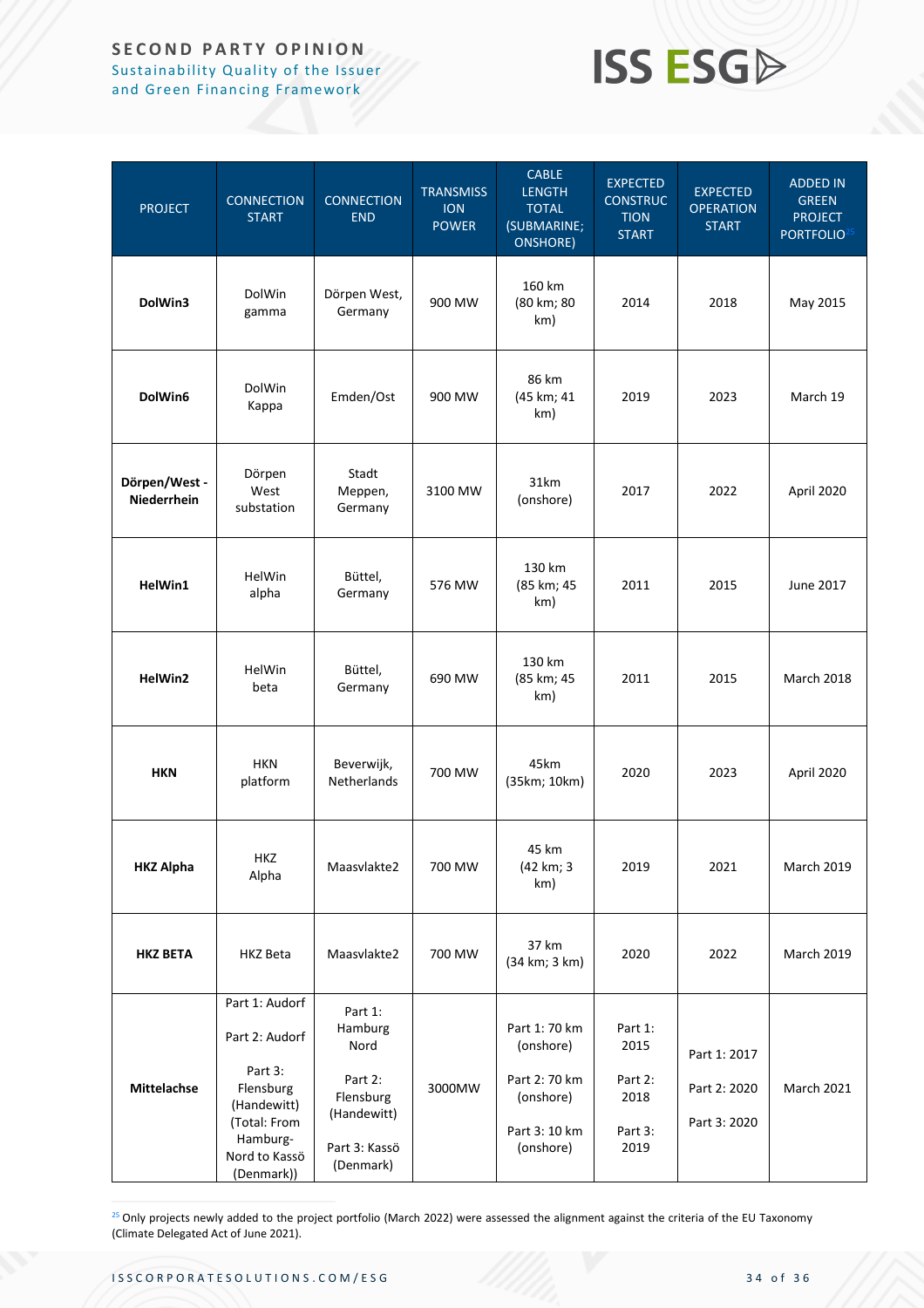### **SECOND PARTY OPINION**

Sustainability Quality of the Issuer and Green Financing Framework

## **ISS ESG**

| <b>PROJECT</b>         | <b>CONNECTION</b><br><b>START</b>                                                                           | <b>CONNECTION</b><br><b>END</b>                                                                         | <b>TRANSMISS</b><br><b>ION</b><br><b>POWER</b> | <b>CABLE</b><br><b>LENGTH</b><br><b>TOTAL</b><br>(SUBMARINE;<br><b>ONSHORE)</b>      | <b>EXPECTED</b><br><b>CONSTRUC</b><br><b>TION</b><br><b>START</b> | <b>EXPECTED</b><br><b>OPERATION</b><br><b>START</b> | <b>ADDED IN</b><br><b>GREEN</b><br><b>PROJECT</b><br>PORTFOLIO <sup>26</sup> |
|------------------------|-------------------------------------------------------------------------------------------------------------|---------------------------------------------------------------------------------------------------------|------------------------------------------------|--------------------------------------------------------------------------------------|-------------------------------------------------------------------|-----------------------------------------------------|------------------------------------------------------------------------------|
| Nordergründe           | Norder-<br>gründe<br>platform                                                                               | Inhausen,<br>Germany                                                                                    | 111 MW                                         | 32km (28km;<br>4km)                                                                  | 2013                                                              | 2017                                                | April 2020                                                                   |
| <b>SuedLink</b>        | Schleswig-<br>Holstein: part<br>1: Brunsbüttel<br>and part 2<br>Wilster                                     | Part 1:<br>Großgartach<br>in Baden-<br>Würtemberg<br>and Part 2:<br>Bergrheinfeld<br>-West in<br>Bayern | 4000MW<br>(2x2000)<br>MW)                      | 700 km<br>$(onshore)$ –<br>TenneT part is<br>245 km<br>(including<br>Elbe tunnel)    | 2023                                                              | 2028                                                | <b>March 2021</b>                                                            |
| <b>SuedOstLink</b>     | Part 1:<br>Wolmirstedt<br>in Sachsen-<br>Anhalt;<br>Part 2 Klein<br>Rogahn in<br>Mecklenburg-<br>Vorpommern | Part 1: ISAR<br>bei Landshut<br>in Bayern;<br>Part 2: ISAR<br>bei Landshut<br>in Bayern                 | 4000MW<br>(2x2000M<br>W)                       | 270 km<br>(onshore)<br>from frontier<br>Thüringen/Ba<br>yern to ISAR<br>bei Landshut | 2022                                                              | Part 1: 2025<br>Part 2: 2030                        | <b>March 2021</b>                                                            |
| SylWin1                | SylWin alpha                                                                                                | Büttel,<br>Germany                                                                                      | 864 MW                                         | 205 km (160<br>km; 45 km)                                                            | 2012                                                              | 2015                                                | September<br>2016                                                            |
| Westküsten-<br>leitung | Brunsbüttel<br>substation                                                                                   | Danish<br>border,<br>Germany                                                                            | 3500 MW-                                       | 138 (onshore)                                                                        | 2015                                                              | 2023                                                | April 2020                                                                   |

<sup>26</sup> Only projects newly added (March 2022) to the project portfolio were assessed the alignment against the criteria of the EU Taxonomy (Climate Delegated Act of June 2021).